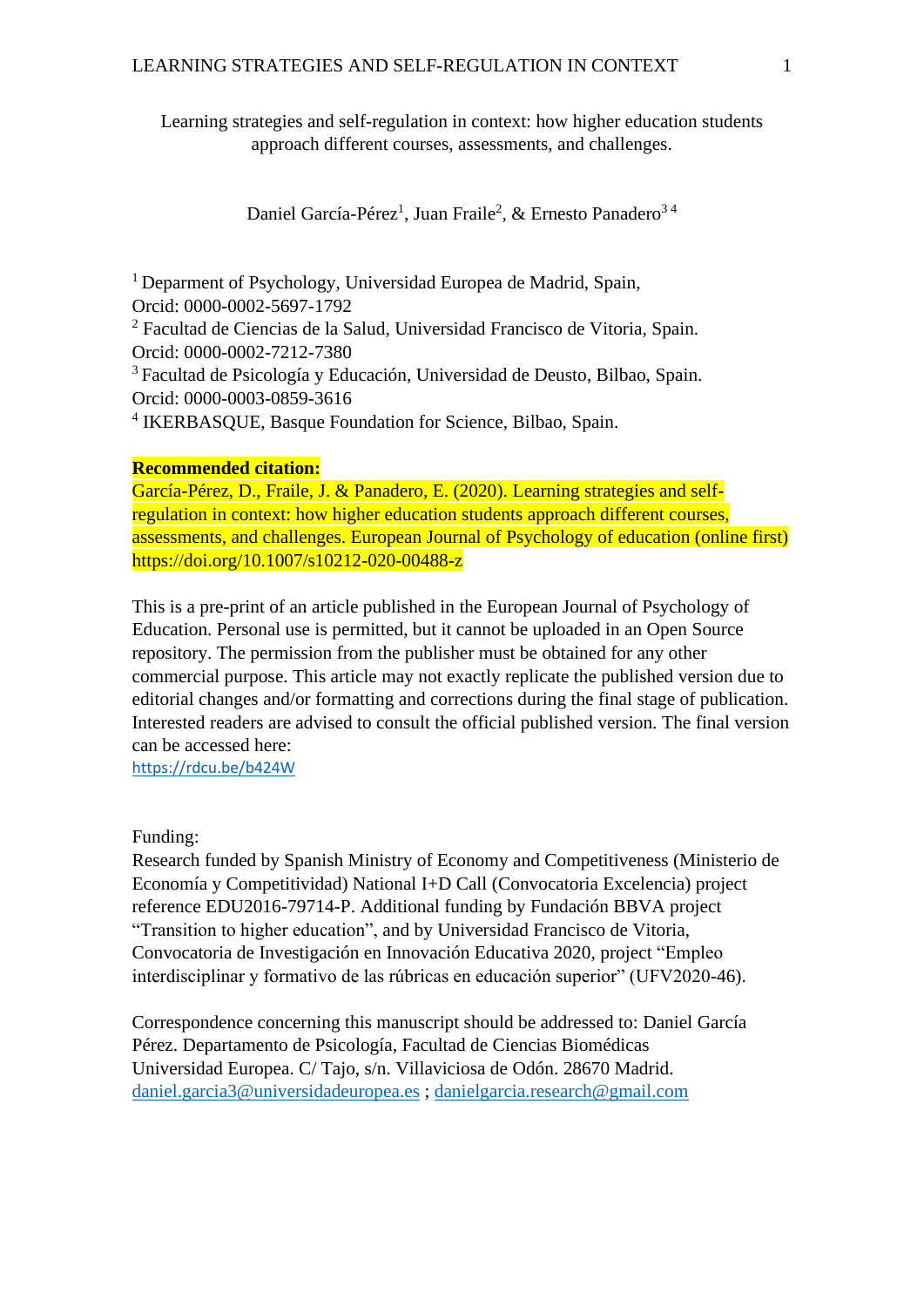# **Learning strategies and self-regulation in context: how higher education students approach different courses, assessments and challenges**

#### **Abstract**

This study aim was to analyse the decisions higher education students make about learning strategies. We focus on research questions related to the strategies that students report, their strategy adaptability to different learning situations and the association of learning strategies with students' self-regulated learning and academic performance. We carried out qualitative semi-structured interviews with 17 higher education students of Psychology and Sports Sciences with different self-regulatory profiles and levels of academic performance. The results indicate that students reported mainly basic learning strategies, but the level of elaboration of their cognitive and metacognitive operations was different although they use the same terms to identify their strategies. In addition, we found that students change their learning strategies depending on different factors, with a noticeable influence of assessment activities, and that students with low academic performance showed organization problems and limited knowledge of learning strategies. We present some implications for the promotion of critical use of learning strategies.

*Keywords*: learning strategies, self-regulated learning, higher education, academic performance, strategy adaptability.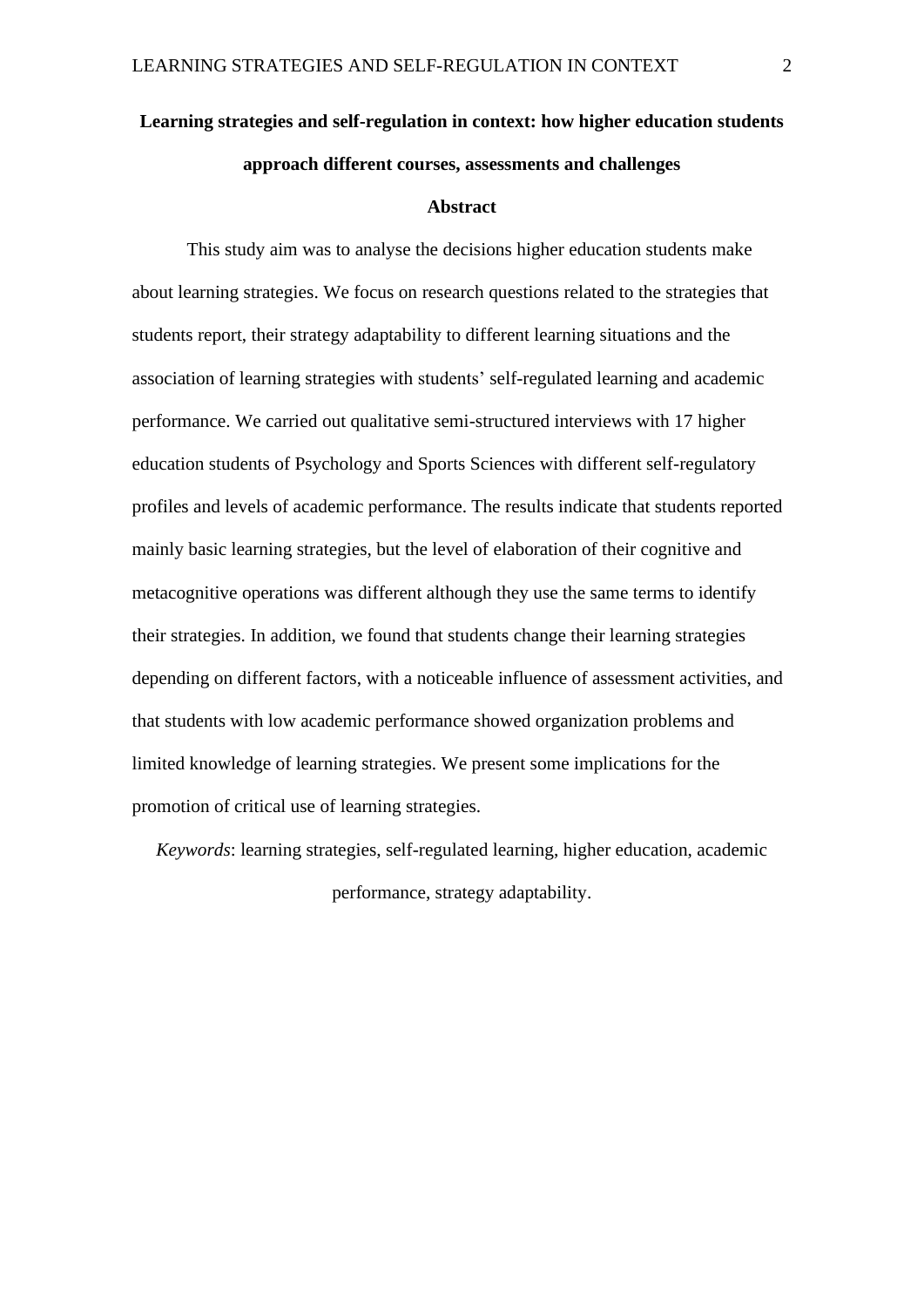Educational systems worldwide stress the need to enhance higher education students' learning and critical thinking skills in order to help them to adapt to this changing environment and be ready for lifelong learning (Yang, Schneller, and Roche 2015). In this line, self-regulated learning (hereafter, SRL) skills have been claimed to be crucial for lifelong learning, being an effective predictor of academic performance and satisfaction in different educational levels (Dignath and Büttner 2008; Dignath, Büttner, and Langfeldt 2008; Sitzmann and Ely 2011) and later at the workplace (Lord, Diefendorff, Schmidt, and Hall 2010).

The term SRL comes from the application of the more general concept of selfregulation to academic settings (Dinsmore, Alexander, and Loughlin 2008). Selfregulated learners are capable of setting realistic and specific learning goals, maintaining their motivation, regulating their emotions, and monitoring and evaluating their progress towards the learning goals (Panadero and Alonso-Tapia, 2014; Zimmerman and Moylan 2009). Importantly, students need to deploy several selfregulatory skills, such as strategic planning, time management, or environmental structuring for the comprehension and assimilation of the learning materials (Panadero and Alonso-Tapia, 2014; Khiat 2019). Here, we use the term learning strategies to refer to all the cognitive, metacognitive, emotional and motivational self-regulated learning operations performed by a student in order to create meaningful memories of the learning contents (Valle, Rodríguez Martínez, González Cabanach, Núñez Pérez, and Rosário 2009; Weinstein, Acee, and Jung 2011). In other words, learning strategies are the different regulatory actions that a student makes to assimilate the content of the different courses and complete the assessment activities required by the teachers.

From a theoretical point of view, we would expect that an effective use of learning strategies would be associated with higher academic performance. However,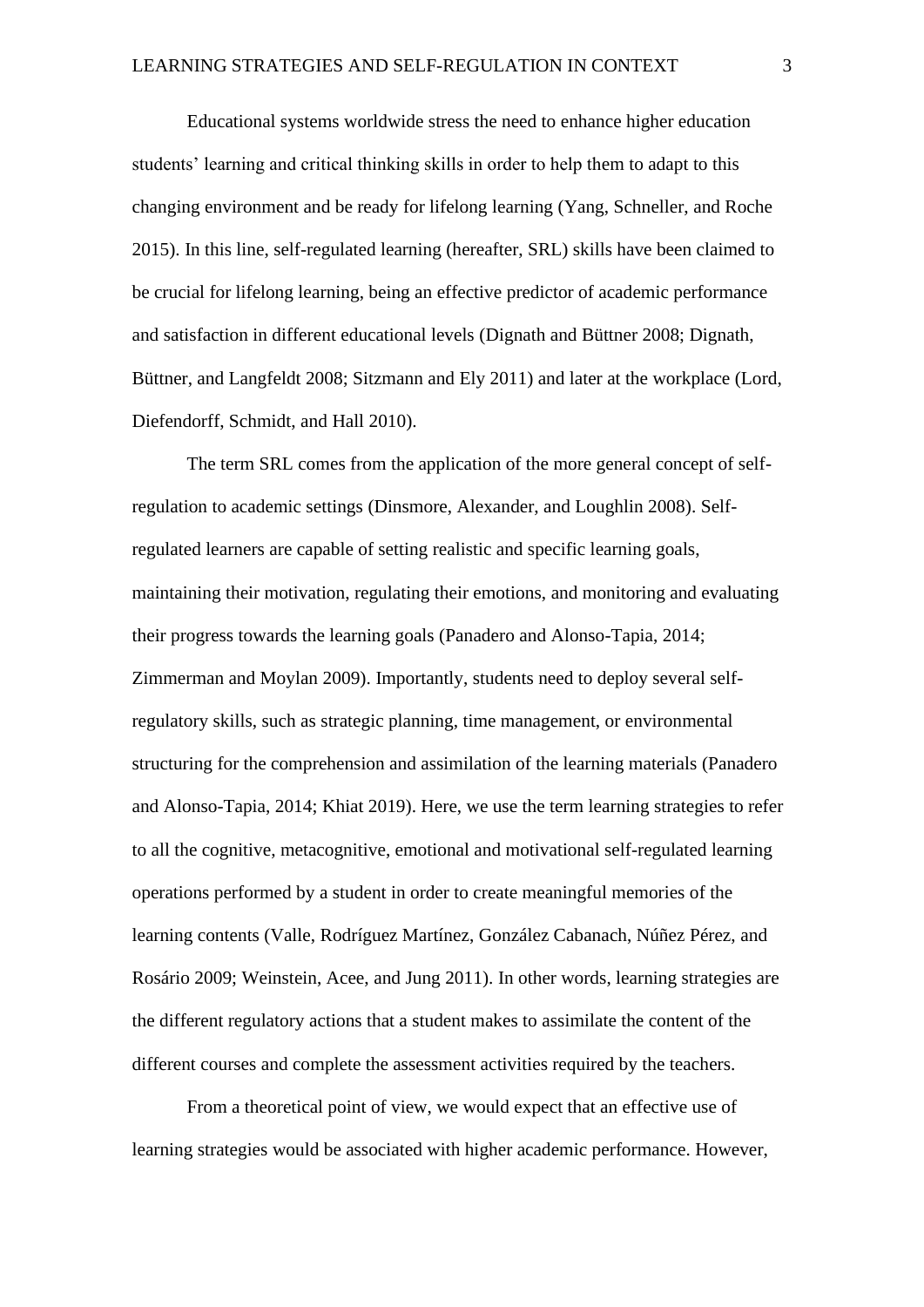while SRL in general has been associated in numerous studies with increased academic performance (e.g., Dignath and Büttner 2008; Dignath et al. 2008), the relation between learning strategies and academic performance is not always direct, and some studies have found a weak association (Credé and Phillips 2011). This could be partially explained by the fact that the association between self-regulatory learning strategies and academic performance might be modulated by other variables that seem to have a strong influence, like prior knowledge and self-efficacy (Richardson, Abraham, and Bond 2012).

Furthermore, studies on the relationship between self-regulatory learning strategies and academic performance present another important difficulty because, although academic performance (measured usually as grade point average –GPA–) certifies learning and it is an easy-to-compare outcome, it construes a partial view of what learning entails. Academic performance informs us of short-term learning and test performance, but learning implies long-term understanding and transfer to other situations which hardly ever get assessed in the classroom (Boud and Falchikov 2006; Soderstrom and Bjork 2015). Therefore, students with more elaborated critical thinking skills and strategies might struggle in more constrained and memory-based assessment contexts affecting their GPAs, while it could be expected that under different assessment conditions those students would perform better (Credé and Phillips 2011; Rovers et al. 2018).

To better understand the complex relation between self-regulated learning, learning strategies and achievement, the use of learning strategies must be explored paying more attention to the contextual influences that shape the instructional setting (e.g. assessment activities required in the classroom), while using more in-depth data methods that go beyond the predefined constructs of a questionnaire. In this sense,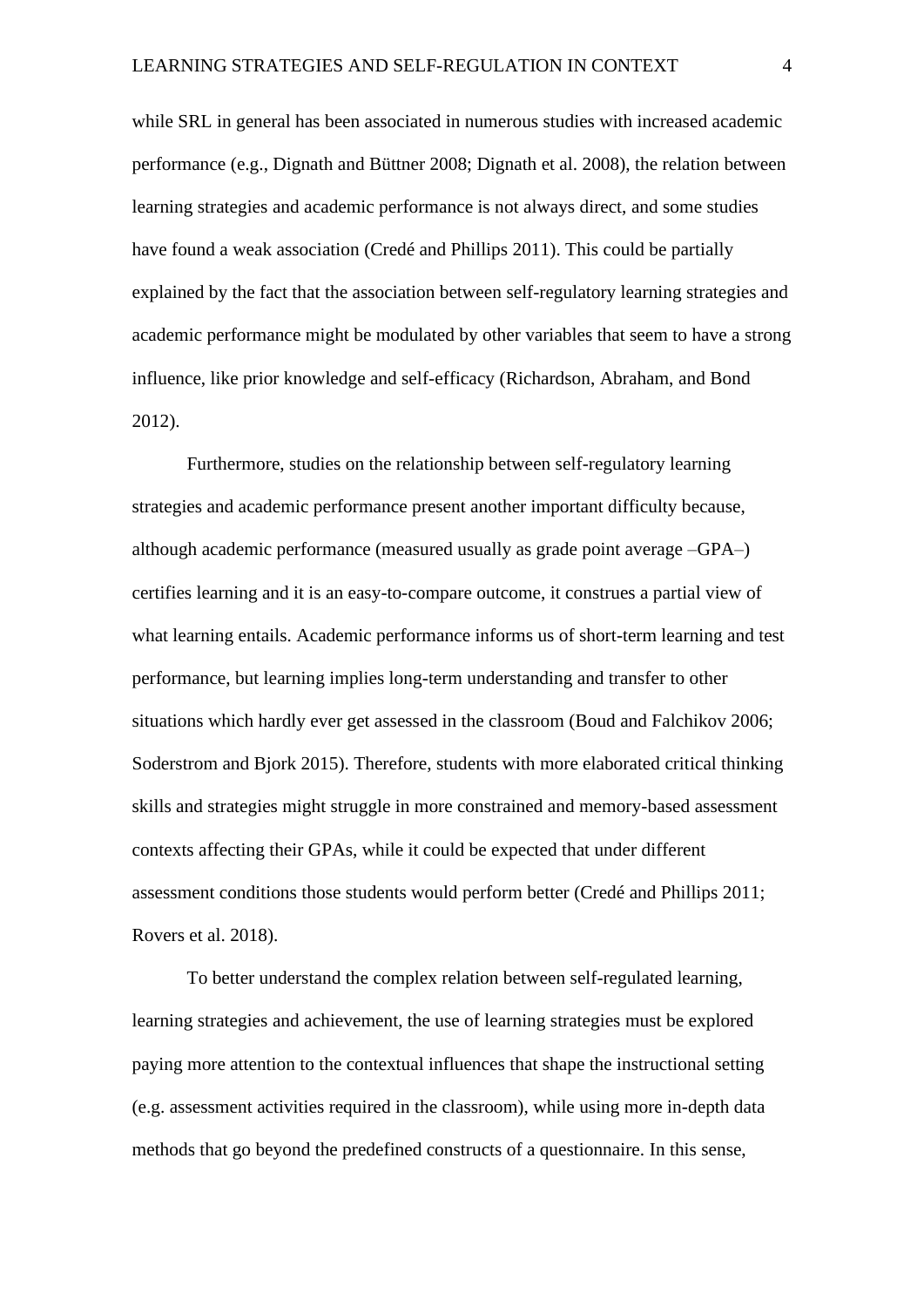several researchers have argued that there is a lack of studies in learning strategies using instruments different from standardized questionnaires ( Kikas and Jõgi 2016; Panadero et al. 2016; Rovers, Stalmeijer, van Merriënboer, Savelberg, and de Bruin 2018). Although self-reports like interviews and questionnaires do not measure actual performance and they are susceptible to memory distortions (Schellings and Van Hout-Wolters 2011; Venmaan 2011), they are still an essential tool to understand all kinds of cognitive, affective, physiological and behavioural processes of self-regulated learning (Pekrun 2020). In our study, we selected the method of qualitative interviewing, which could help us to understand the students' subjective thoughts and perceptions about the use of learning strategies (Pekrun 2020). In addition, qualitative interviewing techniques could help us to explore a key factor to frame learning strategies, related to the use of learning strategies in different circumstances and the reasons to do so, i.e., their strategy adaptability.

The term strategy adaptability (Broekkamp and Van Hout-Wolters 2007) calls attention to the fact that students select and adapt their strategies to external and internal characteristics of study tasks. Precisely, the definition of strategy implies that students have to regulate how to act by self-evaluating their knowledge and capabilities, and selecting the different strategies they need to enact for the specific learning conditions (Rovers et al. 2018; Valle et al. 2009; Weinstein et al. 2011).

The literature has found a number of variables affecting how and when students use different strategies. For instance, the strategy adaptability may be affected by assessment activities (Boud and Falchikov 2006; Broekkamp and Van Hout-Wolters 2007), learning challenges (Koivuniemi et al. 2017) and the adaptation to higher education learning environments (Coertjens, Donche, et al. 2017). The strategy adaptability can partially explain the high variability of learning strategies reported by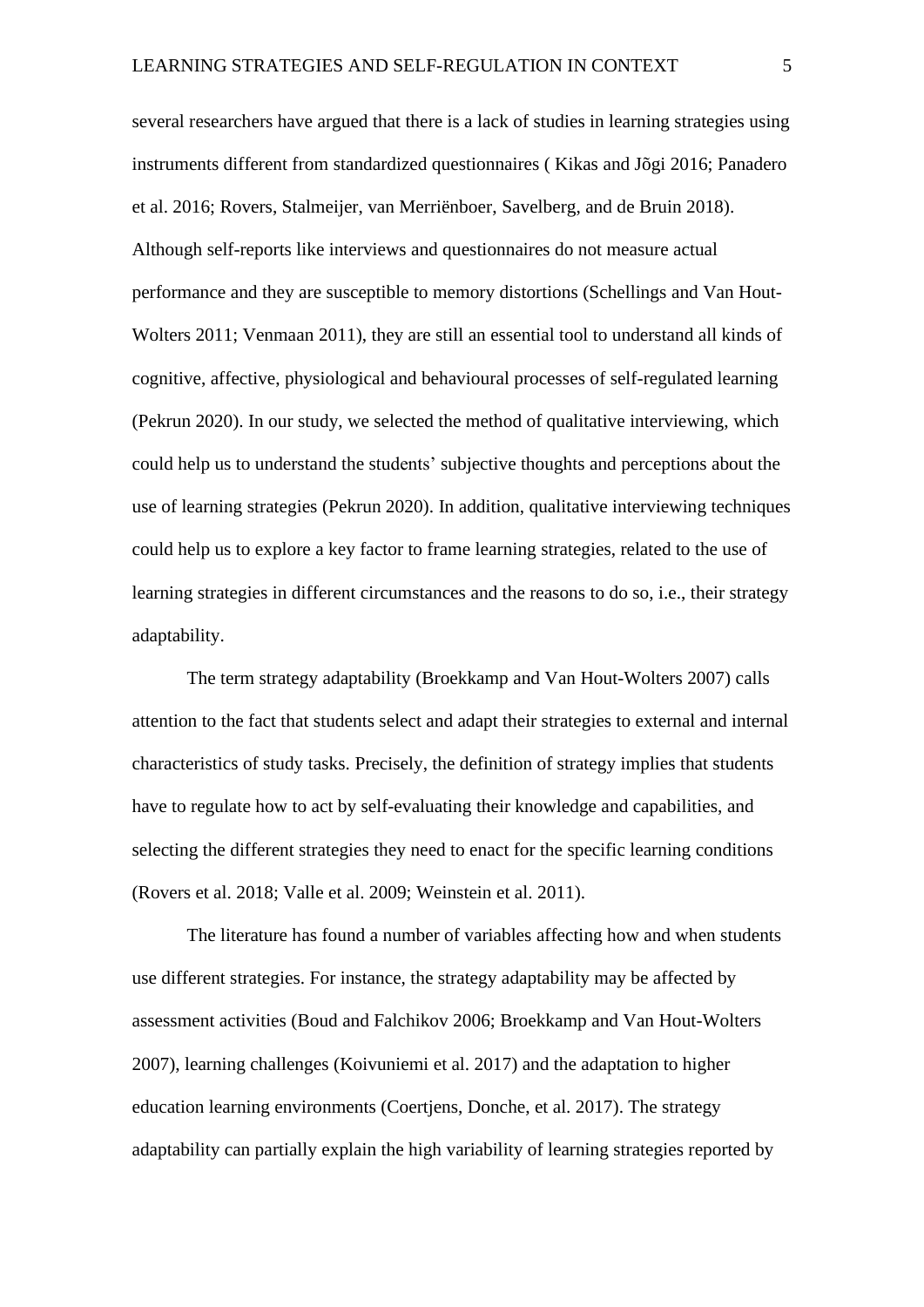students of higher education (Coertjens, Donche et al. 2017; Coertjens, Van Daal, Van Petegem, Donche, and De Maeyer 2013; Heikkilä and Lonka 2006; Rovers et al. 2018). Students range from surface strategies like just reading the materials several times and memorizing, to more critical thinking and sophisticated learning strategies like selftesting. In sum, it is necessary to analyse the within-person variations in learning across academic tasks and courses (Credé and Phillips 2011), and to understand the reasons students have to adapt their learning strategies.

#### **Aim and research questions**

The general aim of the study was to analyse the decisions higher education students make about their use of learning strategies in the context of specific courses in Psychology and Sports Sciences. Our specific research questions are:

- RQ1: What learning strategies do students report?
- RQ2: Do students adapt their learning strategies, and what reasons do they give for selecting the learning strategies?
- RQ3: Is there a pattern in the relation between learning strategies, self-regulated learning and academic performance?

#### **Method**

#### **Participants and sampling procedures**

Participants in this research were 17 undergraduate students of Psychology and Sports Sciences from two private universities in the region of Madrid, Spain. We used a purposive sampling process (Merriam 2009) selecting participants from a previous quantitative study conducted with a wide sample of students (Panadero et al., submitted for publication), following several criteria. The main criteria that were relevant for the selection were the combination of different levels of self-regulated learning (low, middle and high) with diverse levels of academic performance (low, middle and high),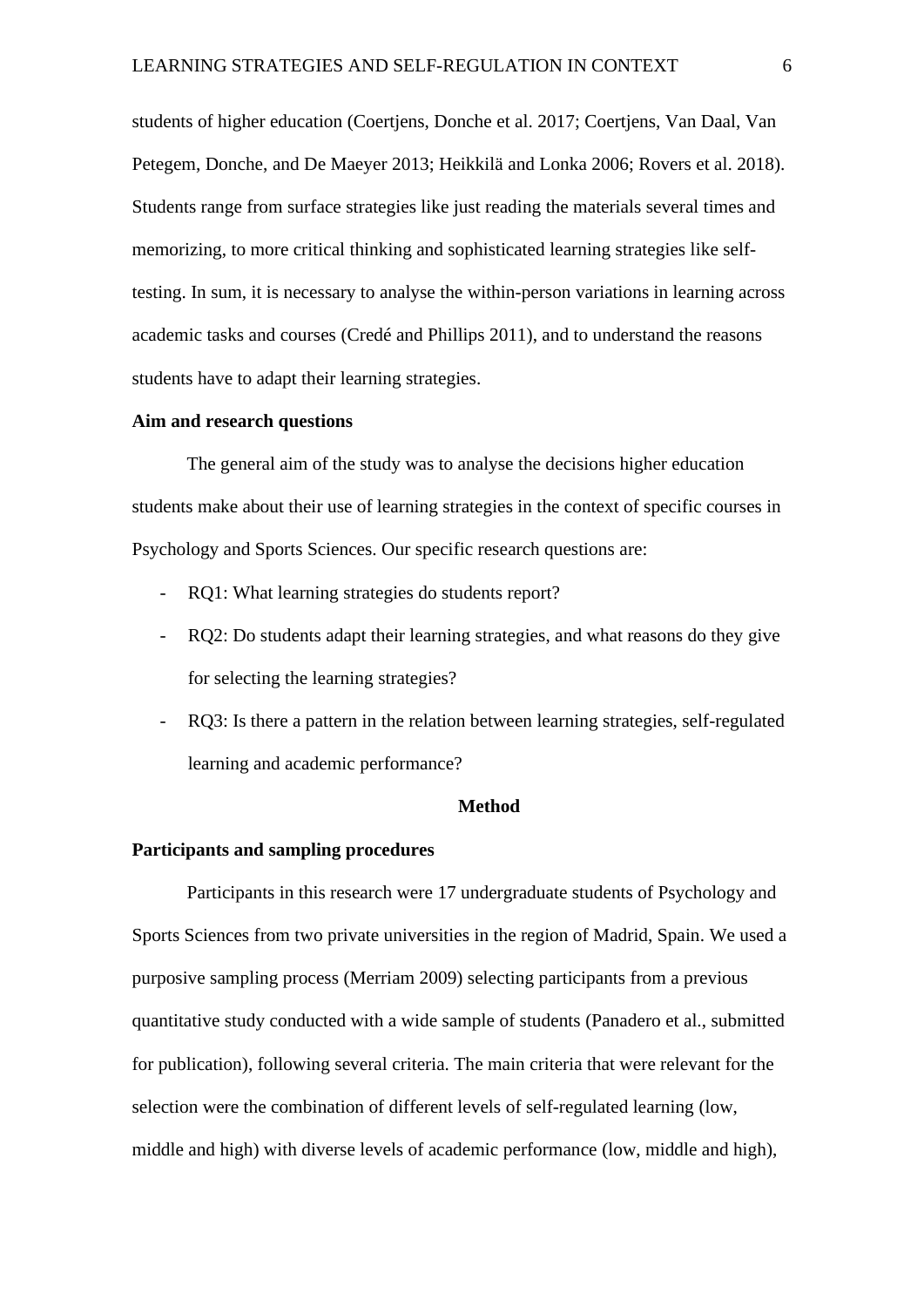since they were required for pattern analysis in RQ3. The self-regulated learning profile was established according to the scores in the "Learning self-regulation style" secondorder scale from the Emotion and Motivation Self-Regulation Questionnaire (Alonso-Tapia et al. 2014), which is an indicator of positive learning strategies use. Participants from the previous study with a score below 29 were selected for the low self-regulatory profile, between 30 and 39 for the middle profile, and more than 40 for the high selfregulatory profile. The academic performance was self-reported, including GPA and courses passed in the last course/semester: low performance (GPA below 6 points – out of 10 – and one or more pending courses), middle (GPA 6 to 8 and one or no pending courses), high (GPA above 8 and no pending courses). Participants were studying a bachelor's degree in Psychology or Sports Sciences, two disciplines that presented a contrast in content structure and assessment practices. To explore differences in the use of learning strategies through different year levels, participants were in the first, second and third year level. In addition, we balanced the participants to obtain a similar number of males and females. In Table 1, we summarize the distribution of the students according to these criteria:

#### Table 1

#### *Distribution of the 17 participants in the selected criteria*

| SRL profile according to EMSR-Q | 5 low, 5 middle, 7 high                   |
|---------------------------------|-------------------------------------------|
| Academic performance            | 4 low, 5 middle, 8 high                   |
| Gender                          | 9 female, 8 male                          |
| Bachelor's degree               | 10 Psychology, 7 Sports Sciences          |
| Year                            | 5 first year, 5 second year, 7 third year |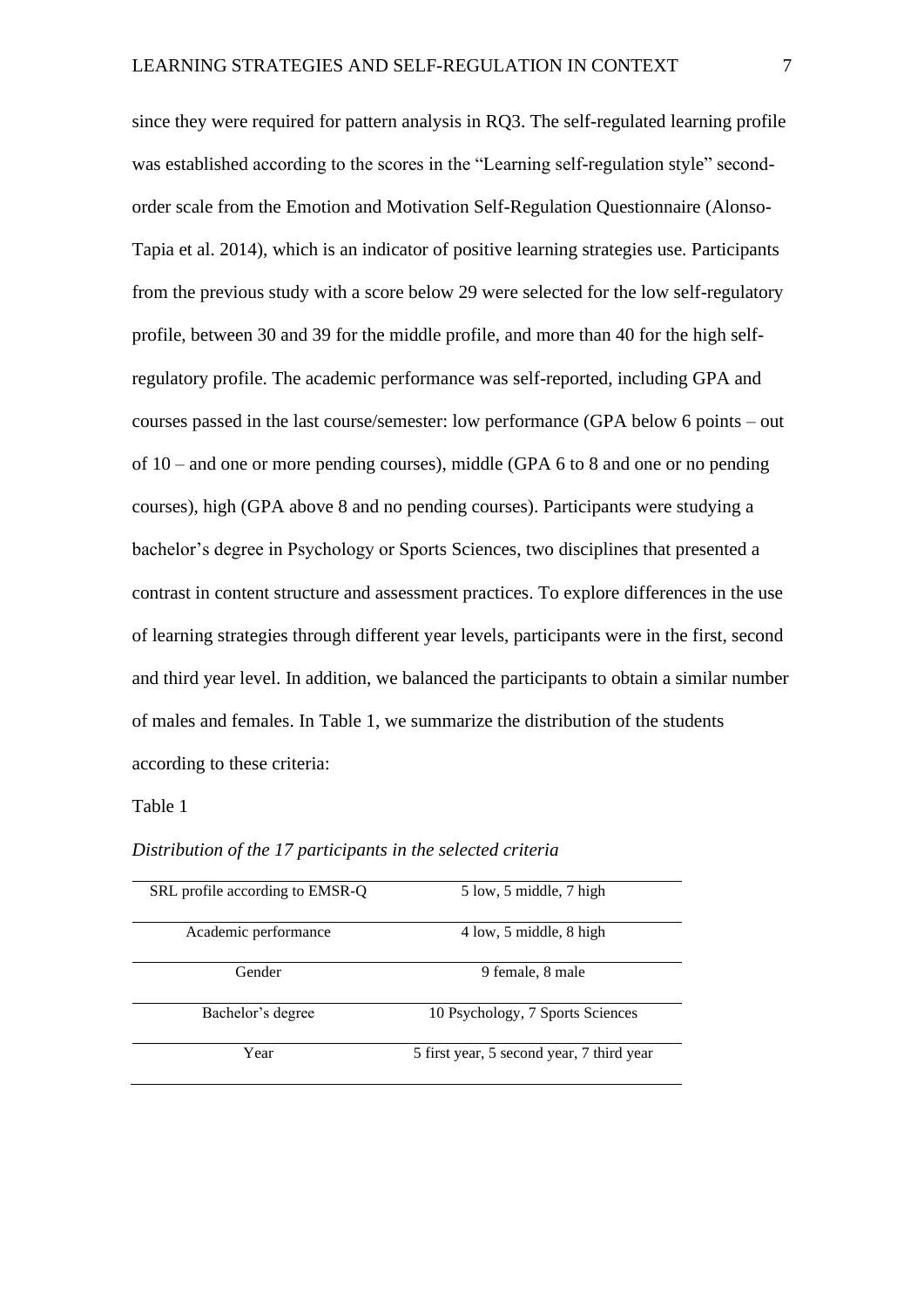## **Data collection techniques and research design**

The research design was based on qualitative face-to-face interviewing (Kvale 2007; Rubin and Rubin 2012). We interviewed participants using a semi-structured schedule with four sections and topics: 1) students' approaches to their courses during the last term and criteria employed to decide learning strategies to deploy; 2) assessment activities they underwent and their strategic approach to them; 3) learning challenges; and 4) self-perception as students. Sections 1, 2 and 3 were directly connected to research questions 1 and 2, but they were oriented differently. While section 1 was more open in nature to understand the participants' perspective without presenting themes that might have led their answers, sections 2 and 3 asked about specific variables that could influence their answers. Finally, section 4 closed the interview exploring how students assessed their skilfulness on learning strategies and academic performance.

Importantly, qualitative interviewing is still a self-report off-line technique, in contrast to the observation of actual performance provided by on-line techniques (e.g. thinking aloud protocols) (Panadero et al. 2016; Veenman 2017). Therefore, it presents some disadvantages that we tried to compensate for by implementing the following actions. First, we interviewed students at the end of the semester right after they had studied the specific subjects. This should reduce memory distortions, and it provided the opportunity to consider the conditions for strategy adaptability. Second, we used a semistructured interview, which allows paying attention to individual variations, combining the students' perspectives with the topics we considered relevant. Third, we did not name the learning strategies so participants would use their own terms, and we asked participants detailed questions in order to understand how they deployed those learning strategies.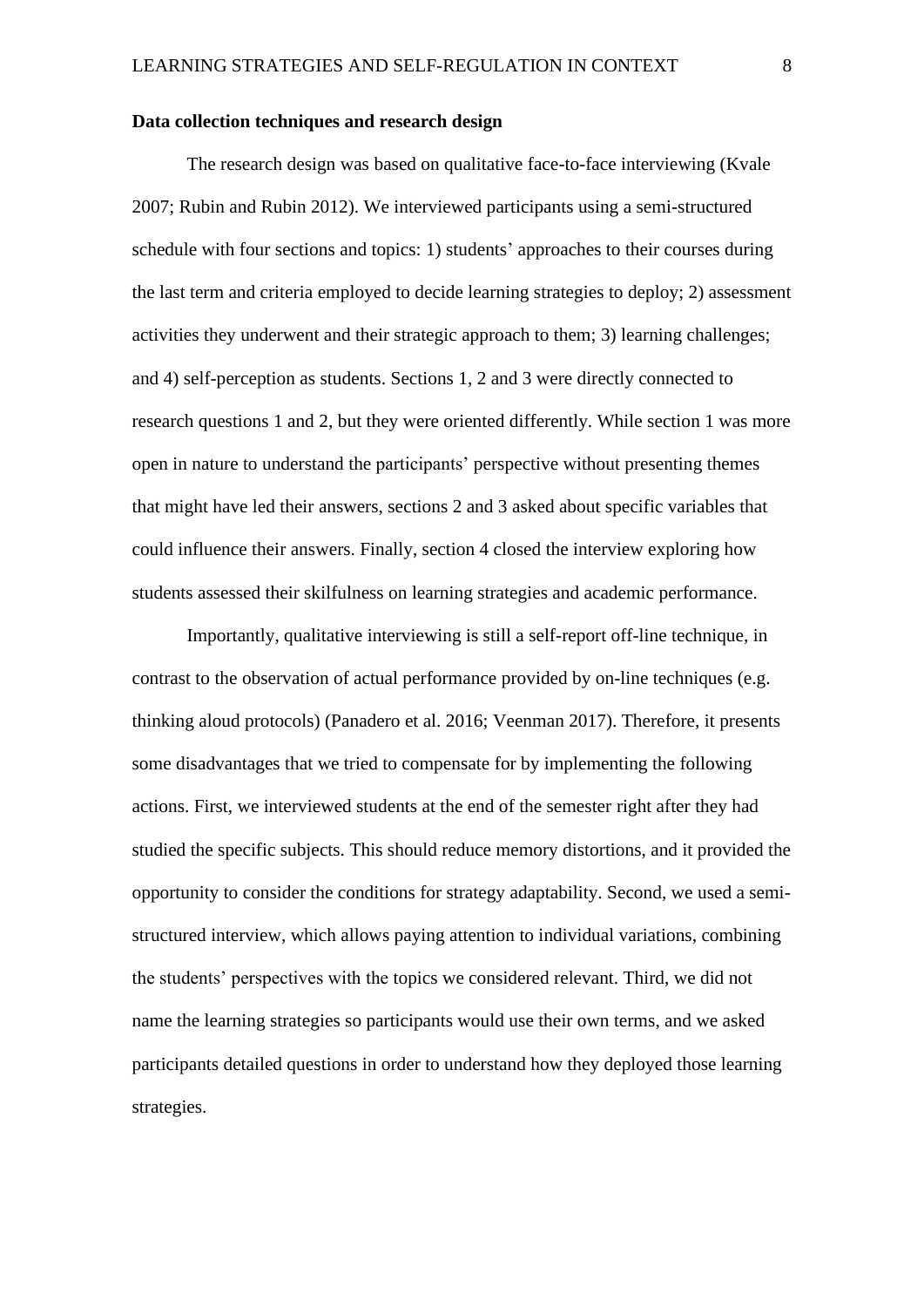#### **Procedure**

The study was approved by the Ethical Committee of the project principal investigator's (third author) former university. After this approval, we contacted the students by email and scheduled them individually in a quiet room at their university. The interviews took place in 2018, in one session ranging from 30 to 60 minutes. The first and second authors performed the interviews. In most cases, the interviewees were or had been students of the interviewer. Although this relationship could have biased the participants' responses in order to please the teacher/interviewer, we did not ask about our courses. Additionally, many participants had already passed the courses taught by the interviewers. This previous relationship with the participants could facilitate the trust building process beneficial for qualitative interviewing (Edwards and Holland 2013).

Before the interview, participants were informed that it was going to be voicerecorded and they signed an informed consent. All participants followed the same interview schedule, but depending on their answers, the interviewer formulated more indepth questions to gain information about the participant's perspective. In some cases, after finishing the interview recording, the interviewer spent some time clarifying information and giving some specific advice and counselling to the participant. There was no reward for participating.

### **Coding categories and data analysis**

Following the open design of qualitative studies (Bazeley 2013; Creswell and Creswell 2017), for each block of 3 to 5 interviews, we analysed the data before moving to the next block. Research assistants performed the literal transcriptions of the interviews. Then the first author followed several recursive steps. First, the first author read every interview to gain a general overview. As a second step, the first author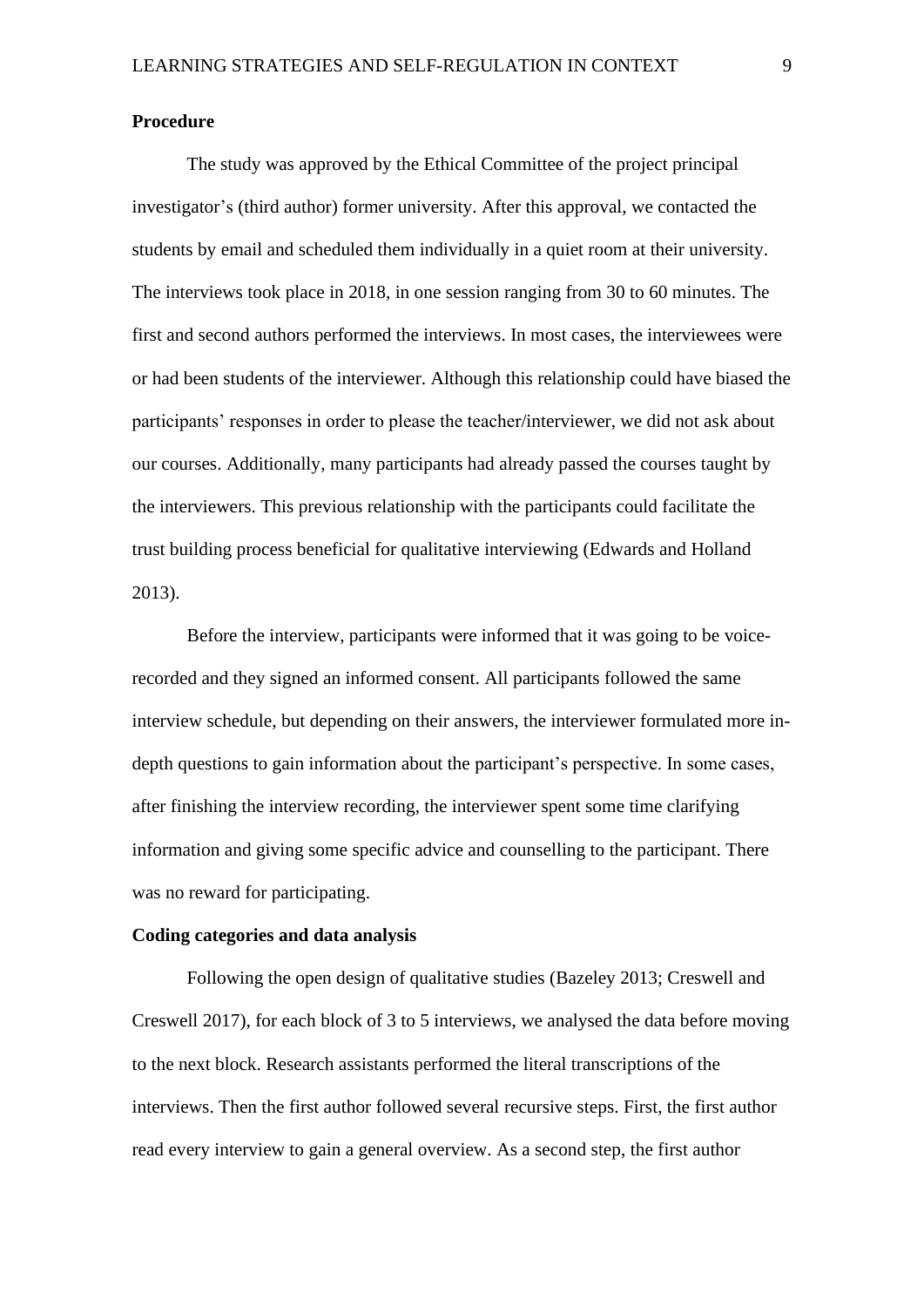followed a process of mixed coding supported by Atlas ti. The codes were both theoretical (i.e., based on previous research from the field) and in vivo (i.e., based on the participants' responses). These theoretical codes came from self-regulated learning theory and the classification of learning strategies by Weinstein, Accee and Jung (2011) that will be explained in the results section. Third, after coding 3 interviews, the first author cleaned the codes, making lists of all codes with relevant quotations. Through this process, non-relevant codes were deleted, codes that were different but included similar quotations were merged, and quotations that were different, but were included within the same label, were divided. Fourth, a conceptual analysis through networks was performed and, for RQ3, a matrix with the participants' main ideas and attributes was elaborated to search for patterns (Bazeley 2013; Miles, Huberman, and Saldaña 2014). The first author triangulated the codes and the conceptual analysis with group discussions with the other two authors.

After each cycle of analysis, we decided the criteria to select the next participants and whether the interview questions should be modified. The structure of the interview was not changed during the analytical process but, during the third round of interviews, we realized that using only the EMSR-Q as the main criterion to select the participants was not appropriate. At that point, we had not included students with low academic performance, thus it was decided to include 4 students with low performance using the information gathered in the previous quantitative study. After this, a combination of participants' relevant criteria was reached, and data collection was finished.

#### **Results**

The results section is organized according to the structure of the research questions. First, we present a general view of the learning strategies reported by the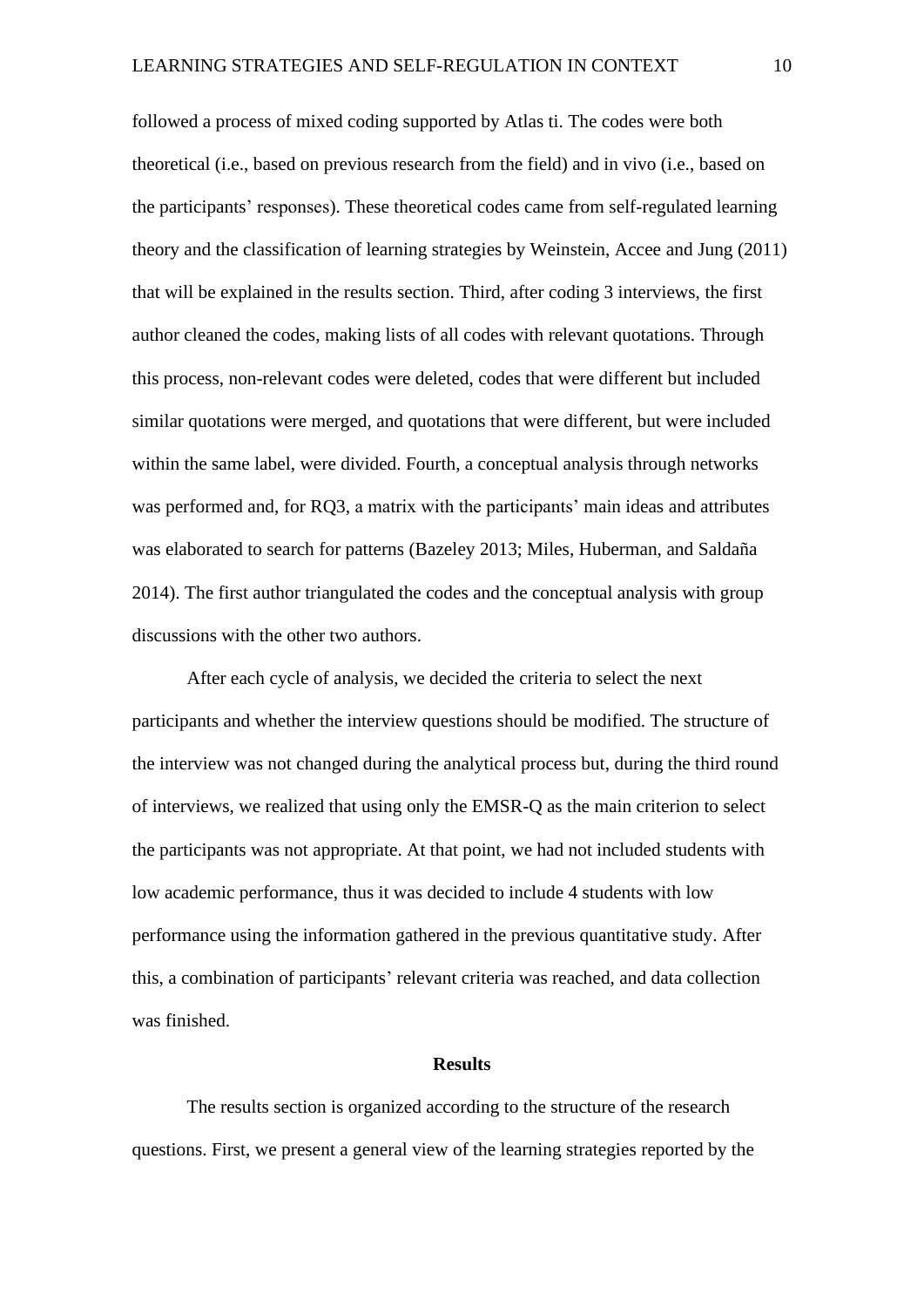participants and the meanings of those strategies for the participants (RQ1). Second, we include the results about participants' strategy adaptability (RQ2) in two subsections, to differentiate the analysis of students that adapted their learning strategies to different instructional conditions from those few participants that used the same learning strategies in all situations. Finally, we present the pattern analysis of the relation between learning strategies, self-regulated learning and academic performance (RQ3).

#### **RQ1: What learning strategies do students report?**

Next, we present the general type and the variety of strategies reported by participants, and we note differences in the meanings associated by the students to the strategies from the first section of the interview. In the section devoted to RQ3, readers can find the specific strategies reported by each participant.

In Table 2, we summarize the type of learning strategies reported by the participants. These strategies are categorized following the proposal made by Weinstein et al. (2011): (a) *Rehearsal strategies* consist in the repetitive exposure to learning materials; (b) *Elaboration strategies* involve the addition or modification of contents to make them more meaningful; and (c) *Organization strategies* imply the creation of graphic forms to display the contents. The category *Other* was created to include strategies that did not fit in the first categories.

| Type of learning strategies reported by the students |        |  |
|------------------------------------------------------|--------|--|
| N                                                    | %      |  |
| 13                                                   | 76.5%  |  |
| 9                                                    | 52.94% |  |
| 9                                                    | 52.94% |  |
| Q                                                    | 52.94% |  |
|                                                      |        |  |

Table 2

Starting with the category *Other*, we include answers associated with the strategy of attending the classes and paying attention. For seven participants, this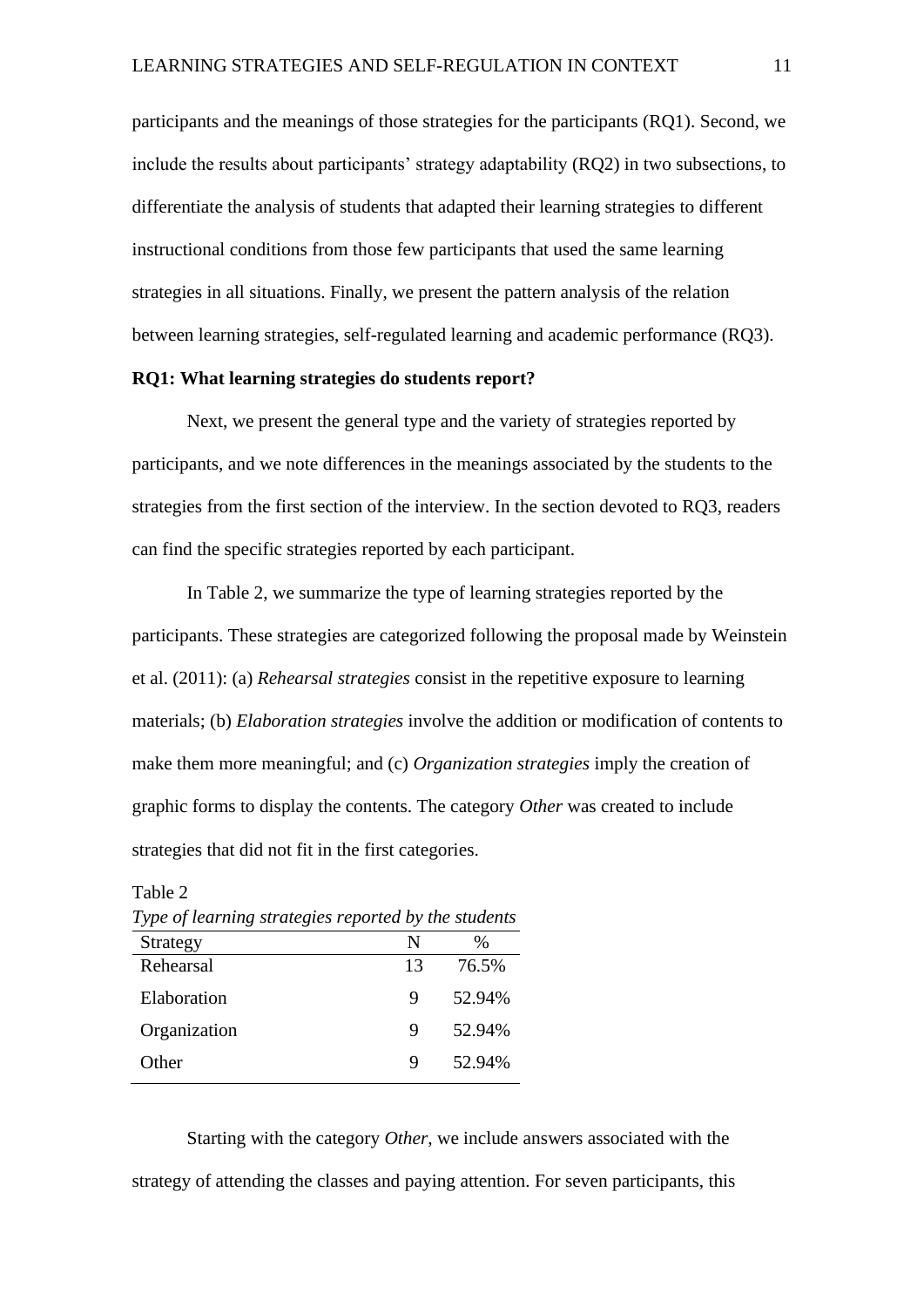strategy was a first and essential step in their process of interpreting and processing learning materials. We illustrate this idea in the following excerpt:

> The truth is that I always attend the lectures, I am never absent because in my view… listening to the teacher explaining things… it's crucial

> > Marta, Psychology, 3rd year

Students considered this strategy important for two reasons. First, it was a way to get an explanation of the materials while helping them to make decisions about the relevance of the contents and what they should focus on to prepare for the exams. Second, some students elaborated their own materials in the classes, writing down notes or complementing the materials provided by the teacher with comments, thoughts and reflections made in the classroom. When the lectures were not helpful in understanding the materials, participants reported working harder to prepare for the assessment activities:

> Normally almost all my work takes place within the class, paying attention in the lectures and writing down notes, but… when the classes are not useful for me, then I have to work triple at home, and it is much more complicated.

#### Julia, Psychology, 2nd year

When the period of exams got closer, students started to study and prepare for them, and in this process, the majority of participants reported a few basic rehearsal, elaboration and organization learning strategies. Most participants (76.5%) reported learning strategies that relied heavily on some kind of repetitive process to memorize the materials (rehearsal). However, as well as using rehearsal strategies, participants also used some other type of strategies, mainly summaries (elaboration) and/or outlines (organization). There was only one student, with a low level of academic performance,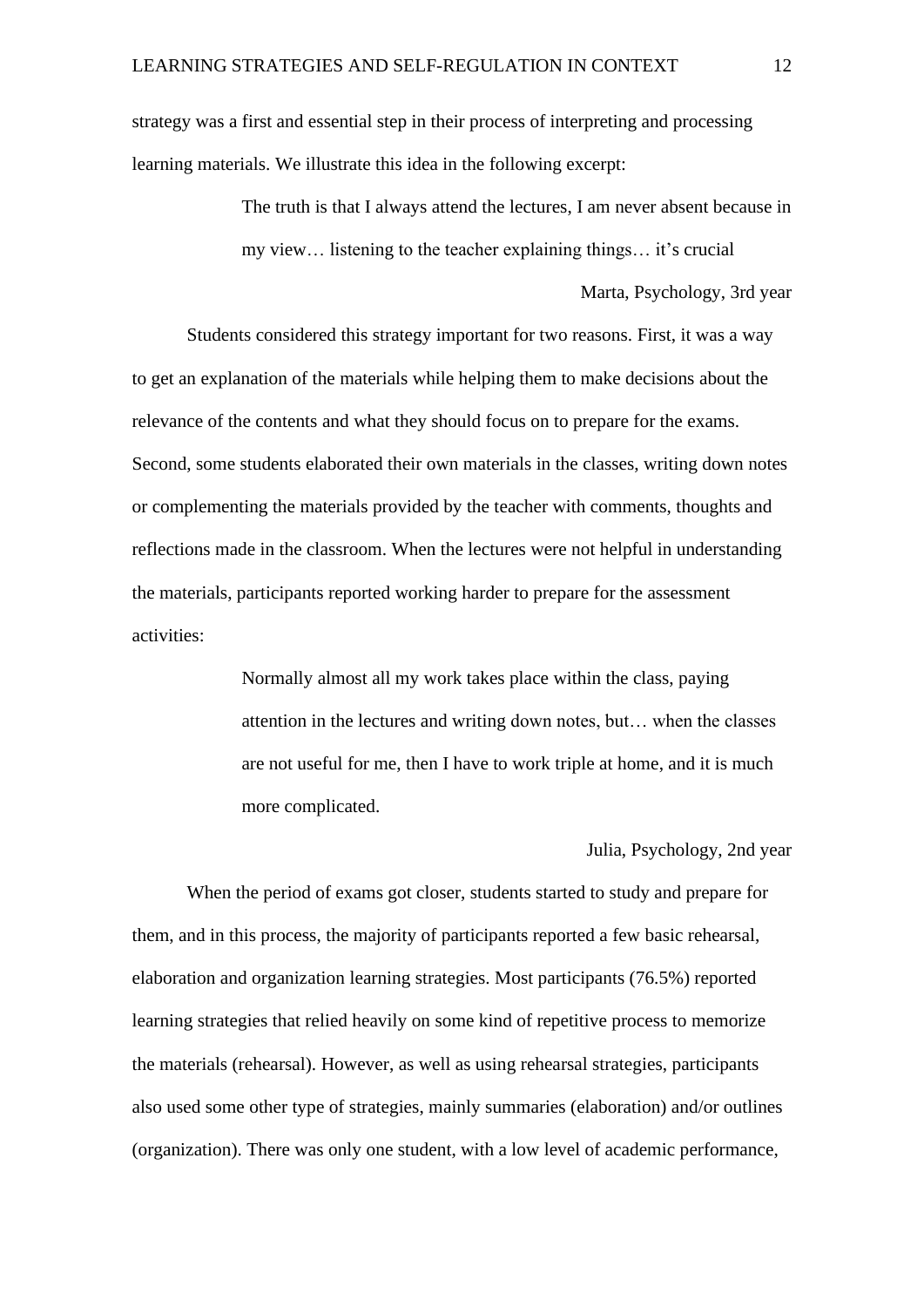who reported that he just tried to read the materials several times and memorize everything. Six participants reported a more complex strategy: the elaboration of personal materials using information from different sources. Additionally, other strategies, like discussing contents with classmates, were marginally mentioned.

It is important to notice that although students used the same term to define their strategies, there were marked differences in the way they deployed the specific strategy and its level of cognitive complexity. For example, a low performing student reported using summaries but later explained that the summaries were elaborated by his classmates. This strategy would be firstly labelled as use of summaries, but by letting others prepare it, the participant missed the learning gain associated with this task. By contrast, a student with high academic performance reported that she used summaries but, on top of preparing them every day after each lecture, she asked many questions in the class and included comments about the teacher's responses in her summaries.

# **RQ2: Do students adapt their learning strategies, and what reasons do they give for selecting the learning strategies?**

Here, we went one step further by asking the students if they always use the same strategies regardless of the instructional context and why they used the previously reported strategies in RQ1. Most participants (14) reported strategy adaptability to different circumstances, whereas three participants reported that they always used the same strategies. The results of RQ2 are organized in two subsections, comparing those who reported adapting the strategies and those that reported the same strategies in all situations.

**Strategy adaptability: Adaptation of learning strategies to the context.** Starting with the group of 14 students that reported using different learning strategies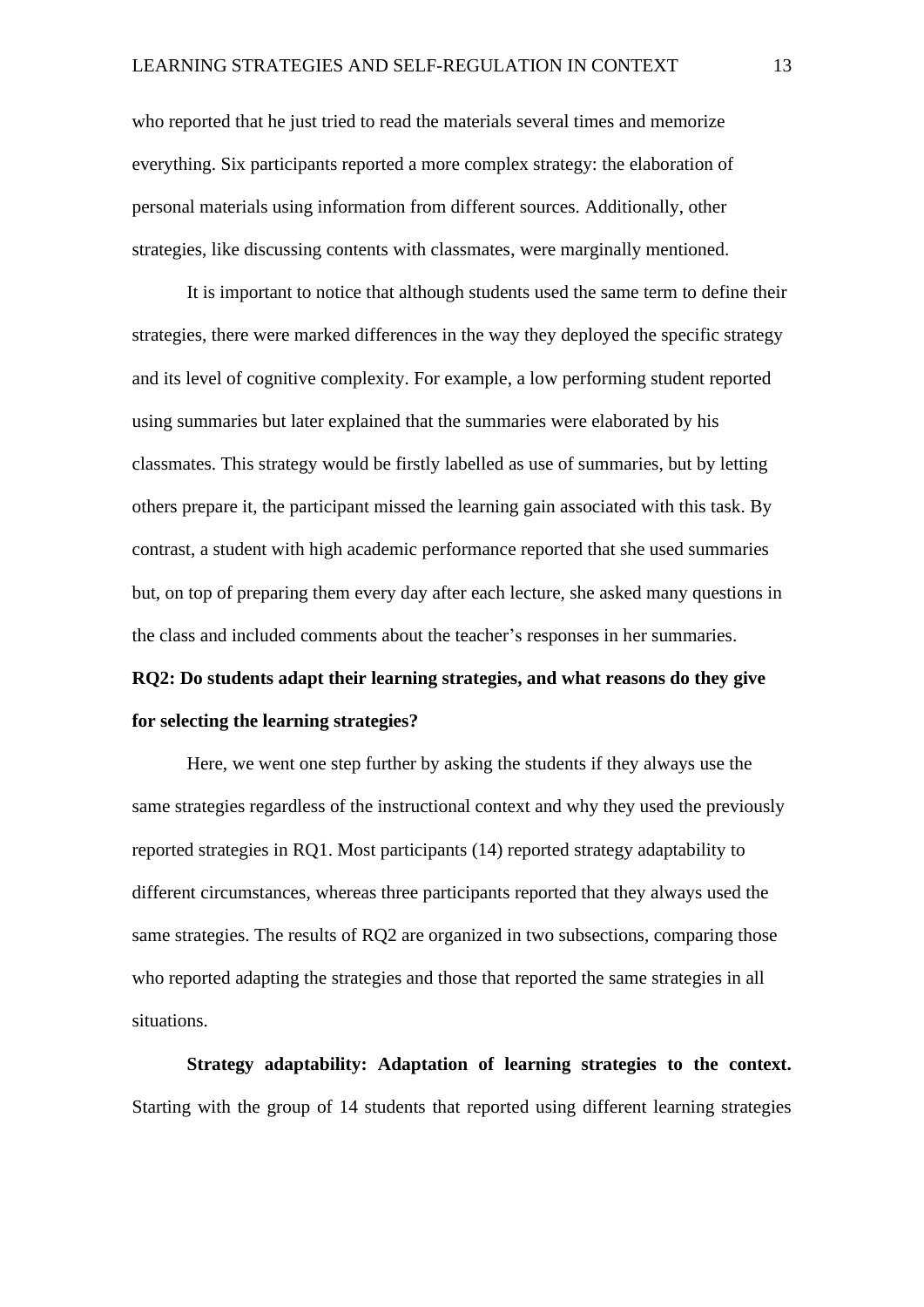depending on the situation, in Figure 1 we present a network that summarizes what factors were relevant for them to select a certain strategy.

#### Figure 1

*Network: factors reported by participants to justify strategy adaptability*



The answers from both Psychology and Sports Sciences are mixed in the figure, because they had many common ideas. However, students of Sports Sciences gave greater emphasis to the nature of the content of the courses, their interests and their previous knowledge about it. With regard to the nature of the contents, for them it was easier to study the practical courses, taking into account that in Sports Sciences there is a stronger separation between practical contents (for example, Swimming and Climbing) and theoretical contents (e.g., Physiology). Here we present an excerpt illustrating this:

> I worked differently in Sports in the Natural Environment and Paddle Tennis. They were more practical, and we barely spent time in the classroom. We were there one day or two, so the preparation was different, and they were easier to assimilate with regard to the practice. That way, I get more concepts than in the classroom.

> > David, Sports Sciences, 3rd course,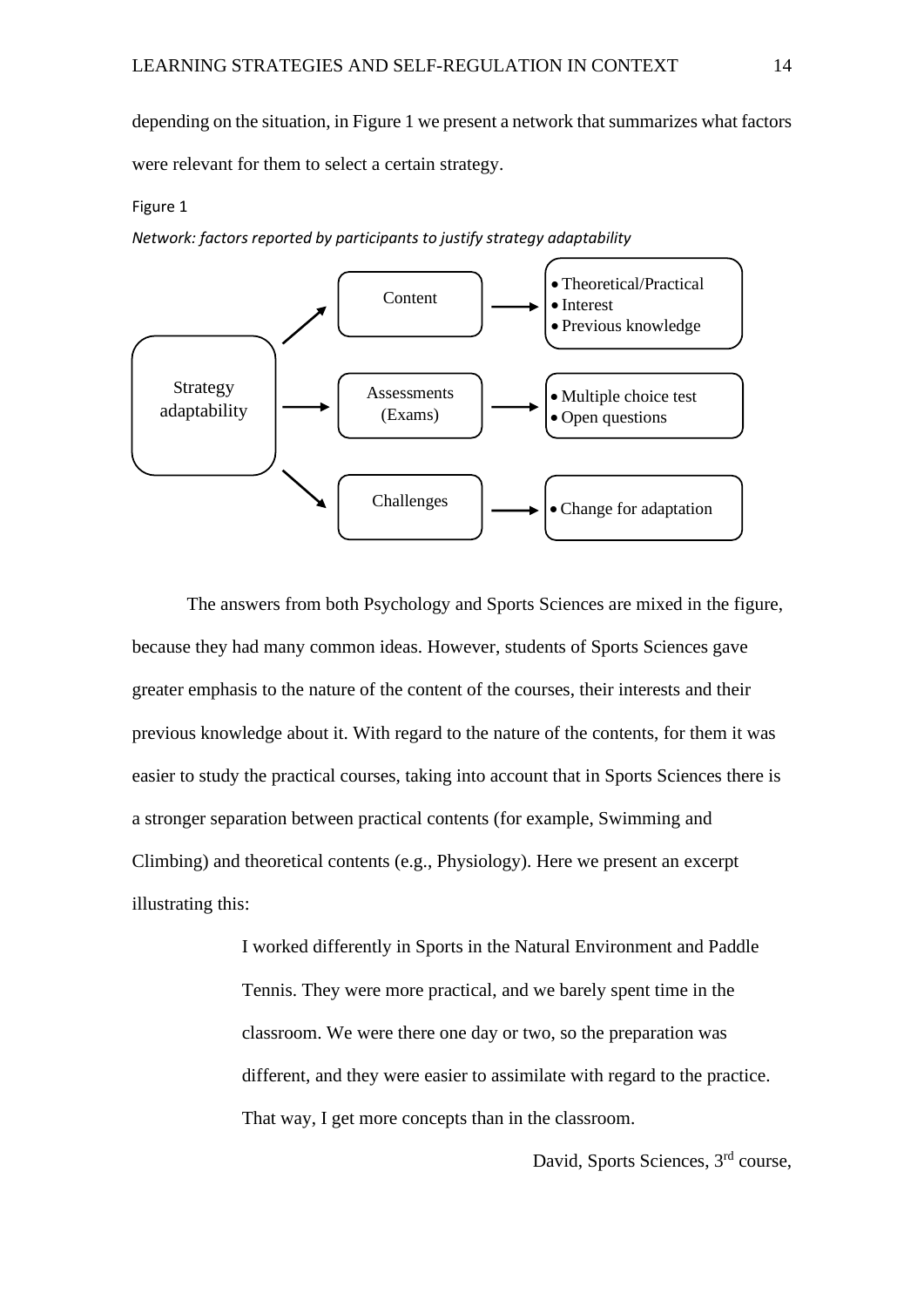By contrast, only two Psychology students mentioned that theoretical contents were harder to learn (e.g., Psychology of Thought and Language), while more practical contents (Psychological Intervention Techniques) were easier. For Psychology students, the crucial variables were the amount of contents and the way teachers approached their classes, regarding the materials that they uploaded to the virtual campus and used in the classroom, their instructional methods and how they answered the students' questions. This is an example:

> There have been some differences, especially because of the… the kind of teacher that we had… the teaching methods used, this influences me a lot on how I prepare every course, every exam.

> > María, Psychology, 2nd year,

Although no participant spontaneously mentioned the assessment activities as a relevant variable, when we asked explicitly, students remarked that it affected the way they studied. In this line, the most relevant result has to do with facing multiple-choice tests versus open exams (both short-answer questions and essays). Only two participants reported that they needed more preparation for multiple choice exams because they made them feel anxious. However, 12 participants agreed with the idea that multiplechoice required less study time, less memorization and a more superficial approach to the contents. These are some extracts that illustrate this:

> I think that, well, I prepare the multiple-choice even less (…) I read it once or twice, and I go to the exam. That's what I do.

> > Carlos, Sports Sciences, 3rd year

The multiple-choice is... just trying to make it sound familiar... And I am good at taking multiple-choice tests.

Cristina, Psychology,  $1<sup>st</sup>$  year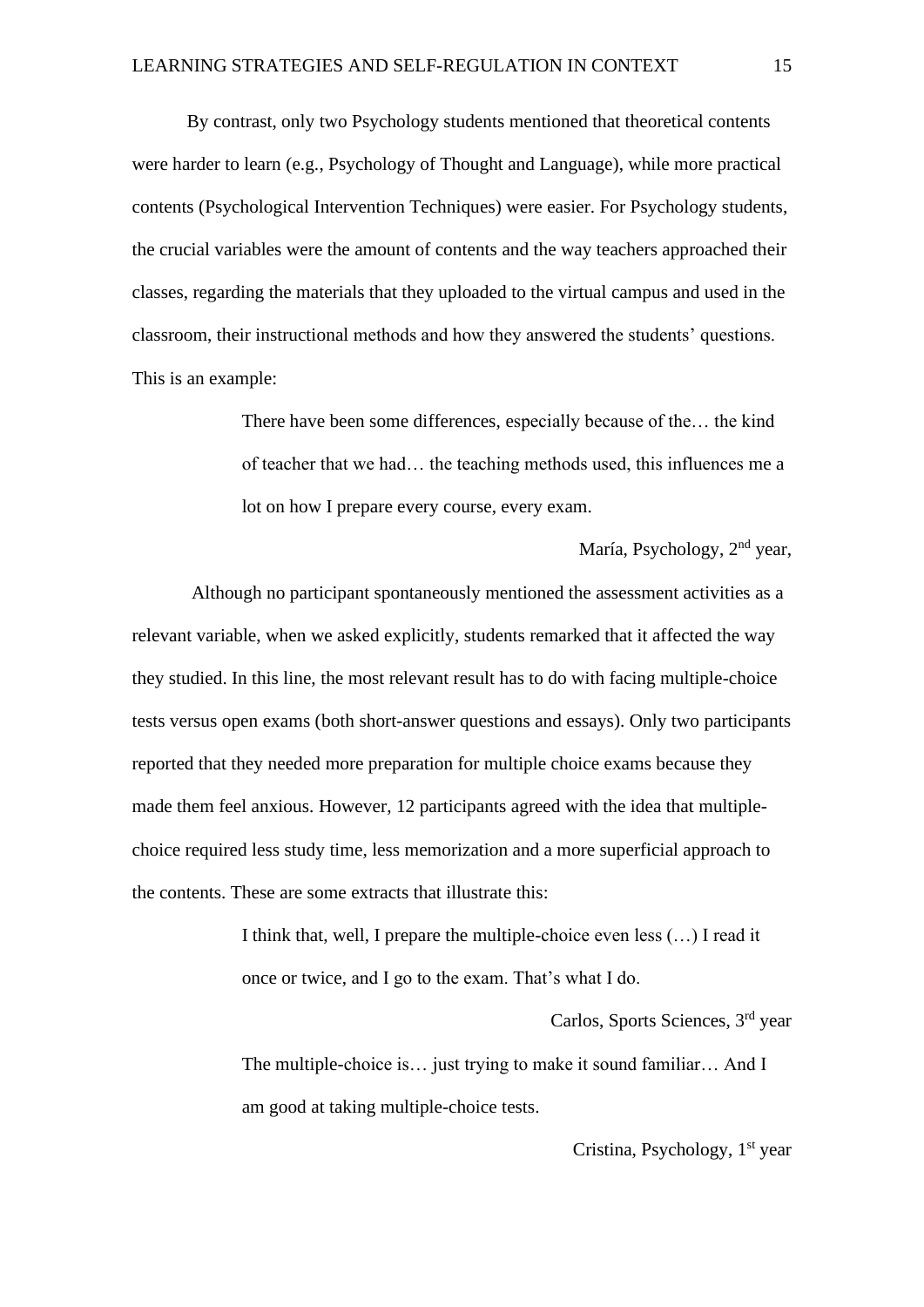On the contrary, participants explained that preparing for exams with open questions, both short-answer questions and essays, was usually more difficult and required some changes to their strategies. For these exams, nine participants just used the same strategies, but they spent more time studying and put more emphasis on memorizing the materials. Three participants reported using different strategies, especially concerning a deeper elaboration of outlines and summaries and revising more materials to complement the class notes. These fragments exemplify these approaches to open exams:

> With open questions, I spend more time, and I repeat the process several times… because you have to memorize much more.

Nicolas, Psychology, 2nd year For open questions, I know the key ideas, but I also try to expand them and get more information about the topic.

#### Margarita, Psychology, 1<sup>st</sup> year

Finally, for some participants the academic challenges played a role in their selection of learning strategies. Even though all students reported they had faced an important academic challenge in the year the interview took place, only three students reported that they had decided to change their learning strategies in the process of adaption to the academic challenge. These three were all Psychology students in the first and second year of their studies. For them, the challenge had to do with coping with the transition from secondary to higher education. In the transition, they had to face a new learning environment that required a new set of skills, with different contents and types of examinations. Due to low academic results in their first year or exam period, they decided that they had to change the way they study. These fragments illustrate this:

> When I arrived here [this student had moved from another region of Spain to study Psychology in XXX], after the first trimester, I was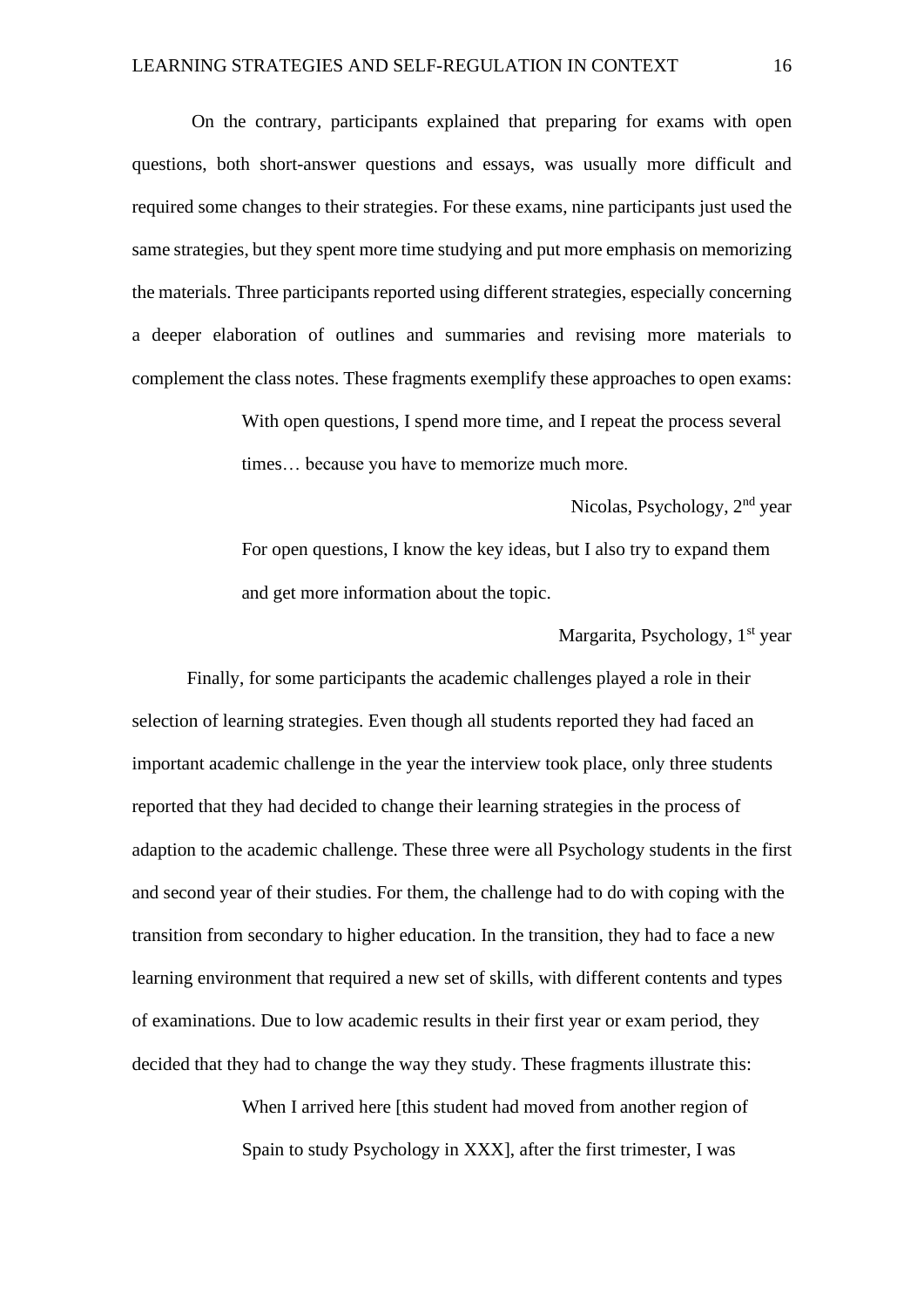completely lost, because I didn't know how to study […] I contacted my mentor, and he taught me how to study, how to organize my ideas, and I also met a student from the second year level who showed me how she studied. […] The first trimester was for me a real catastrophe. I failed all the courses because I didn't know how to study […] In the last months, I now know how to study.

Leticia, Psychology, 1st year,

I couldn't keep up. First, because I realized my approach didn't work at all […] I don't think I said only that, but I said to myself "If I use this study method and I am failing, let me change something to see if…" and that's what I did. I mixed everything, I did a mix of things, and things that I have learnt, for instance, to do simpler outlines. I learnt that, a friend taught me. I've seen it also in the courses…So, I got support in all that for this year.

María, Psychology, 2<sup>nd</sup> year

#### **Using the same learning strategies regardless of the instructional context.**

Within this group, we have to differentiate the students in relation to their academic performance, because the factors that led them to always rely on the same approach and the selection of learning strategies were different.

On the one hand, there was a case of a student with a low academic performance that reported he had no study method, so he always used the same strategies. He acknowledged that his strategies and his way to study were not effective, but he did not know how to change. He just read the slides provided by the professors or the class notes and tried to memorize them. He defined himself as a bad student without an appropriate organization, who did everything "at the last minute". This is how he expressed it: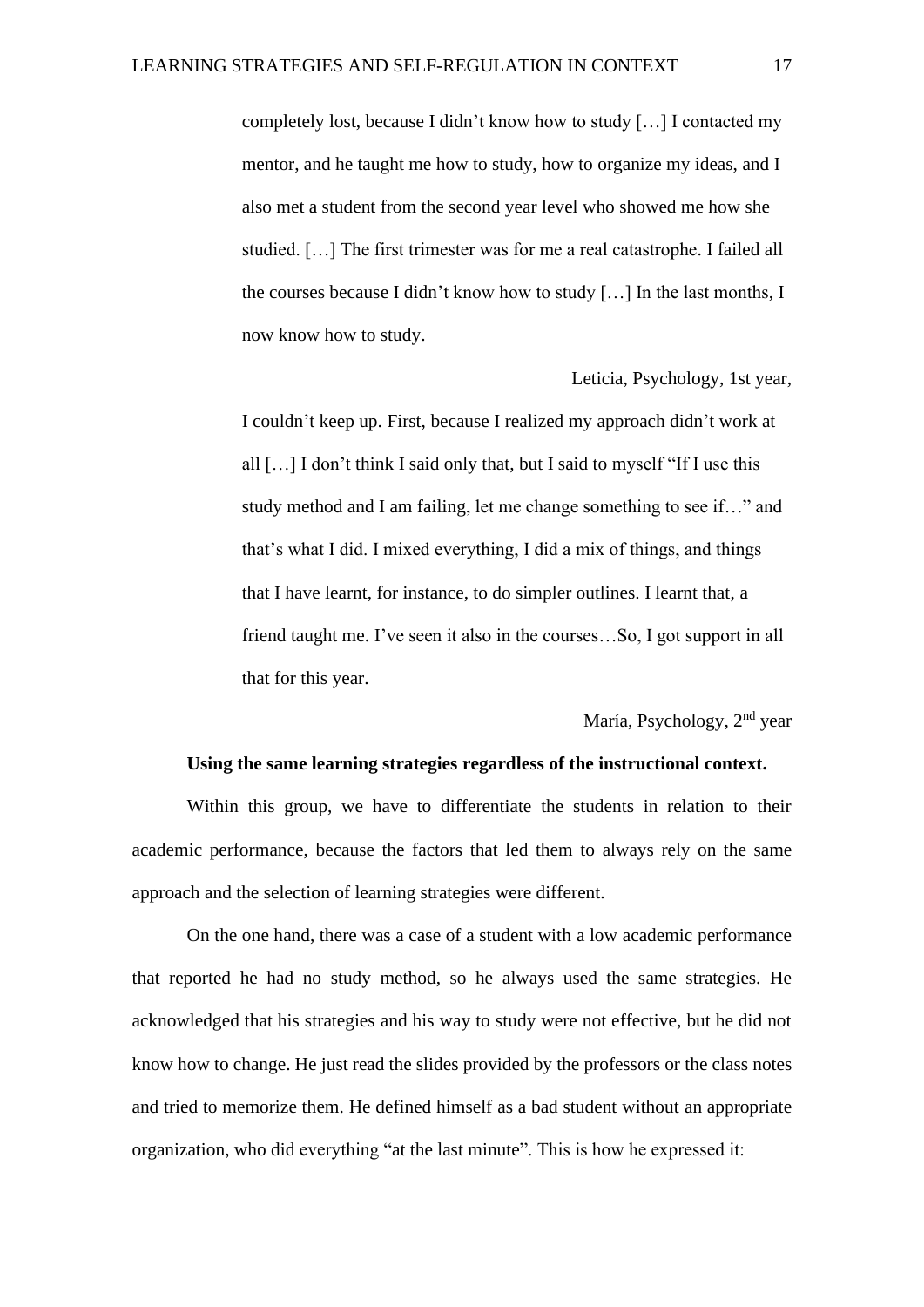I have no specific method for preparing the courses… and so I get these results. (…) I'm a bad student, but I'm here every day because I'm interested in the courses at the university. I have a good relationship with the teachers, I feel close, but I consider myself a poor student.

On the other hand, there were two participants that reported they always used the same learning strategies because they were effective for them. Both participants got high grades, and they highlighted the effects on learning of attending lectures, but the level of elaboration of their strategies was different. Whereas one elaborated complex materials, complementing the slides provided by the teacher with class notes, and information from other sources, the other student reported the use of basic outlines. In these excerpts we can see this contrast:

> When I begin to study, which is normally around one month before the exam, I have a written document of the classes and the slides, and I make my own document, which has the same structure in all the courses, which is very, very visual

> > Julia, Psychology, 2nd year

Javier, Sports Sciences, 3rd year

Mainly, going to classes and outlines (…) I always do the same, to be honest; I am very basic. But I get good results, so...

Clara, Psychology, 3rd year

# **RQ3: Is there a pattern in the relation between learning strategies, self-regulated learning and academic performance?**

In our results, the relation between learning strategies, self-regulated learning and academic performance did not follow a straight pattern. In Table 3, we present the self-regulation profile, the main learning strategies reported and the academic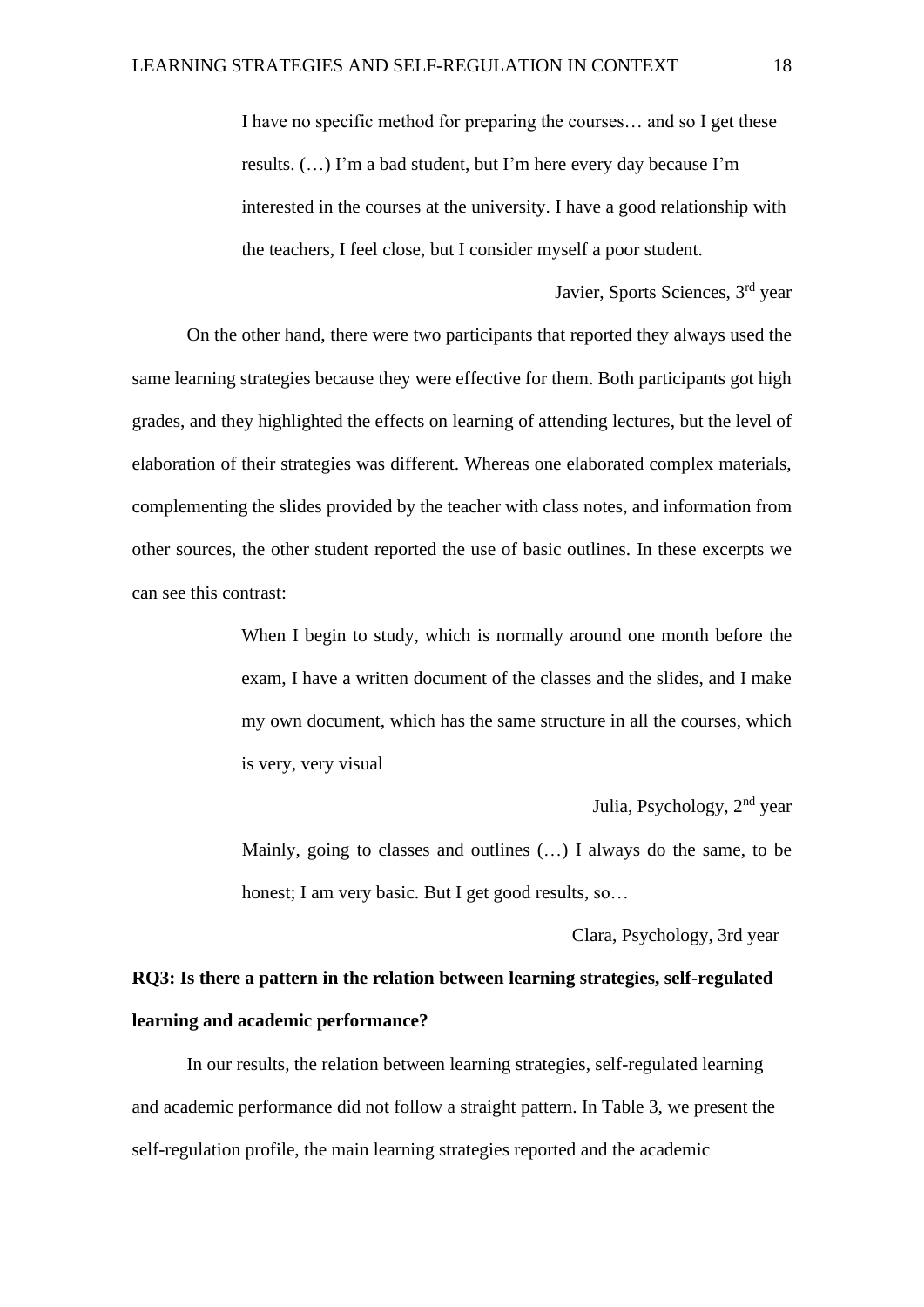performance of each participant. This table is a simplified version of the matrix used for data analysis mentioned in the method section. In order to facilitate its interpretation, here we have reduced the amount of information and the number of columns, and we have ordered the participants according to their self-regulatory profile, instead of the order of their participation.

Table 3

Number of participant Learning strategies reported\* Adapting strategies to different situations Selfregulatory profile Academic performance 4 1, 4 Yes Low High 6 2, 4 Yes Low High 13 1, 2, 3, 5, 6 Yes Low Middle 14 1, 4, 6 Yes Low Low 15 1, 2, 4 Yes Low Low 1 2, 3, 4 Yes Middle High 2 1, 2 Yes Middle Middle 5 5 5 Niddle High 8 3, 4, 5 No Middle High 12 1, 3, 4 Yes Middle High 3 3, 4, 6 Yes High Middle 7 2, 3, 5 Yes High Middle 9 2, 3, 4, 5 Yes High Middle 10 2, 3, 4 No High High 11 4, 5 Yes High High 16 1, 3, 4 Yes High Low 17 4 No High Low

*Participants' report of learning strategies, self-regulatory profile and academic performance*

\*1=summaries, 2=outlines, 3=class attendance and participation, 4=memorization, 5=elaboration of personal materials, 6=others

When we analysed the relationship between participants' self-regulatory profile and their academic performance, it seems that low, middle and high self-regulatory profiles are associated with different levels of academic performance. All types of combinations between those two variables were found (low-low, low-middle, low-high, etc.), with the absence of the combination of middle self-regulatory profile with low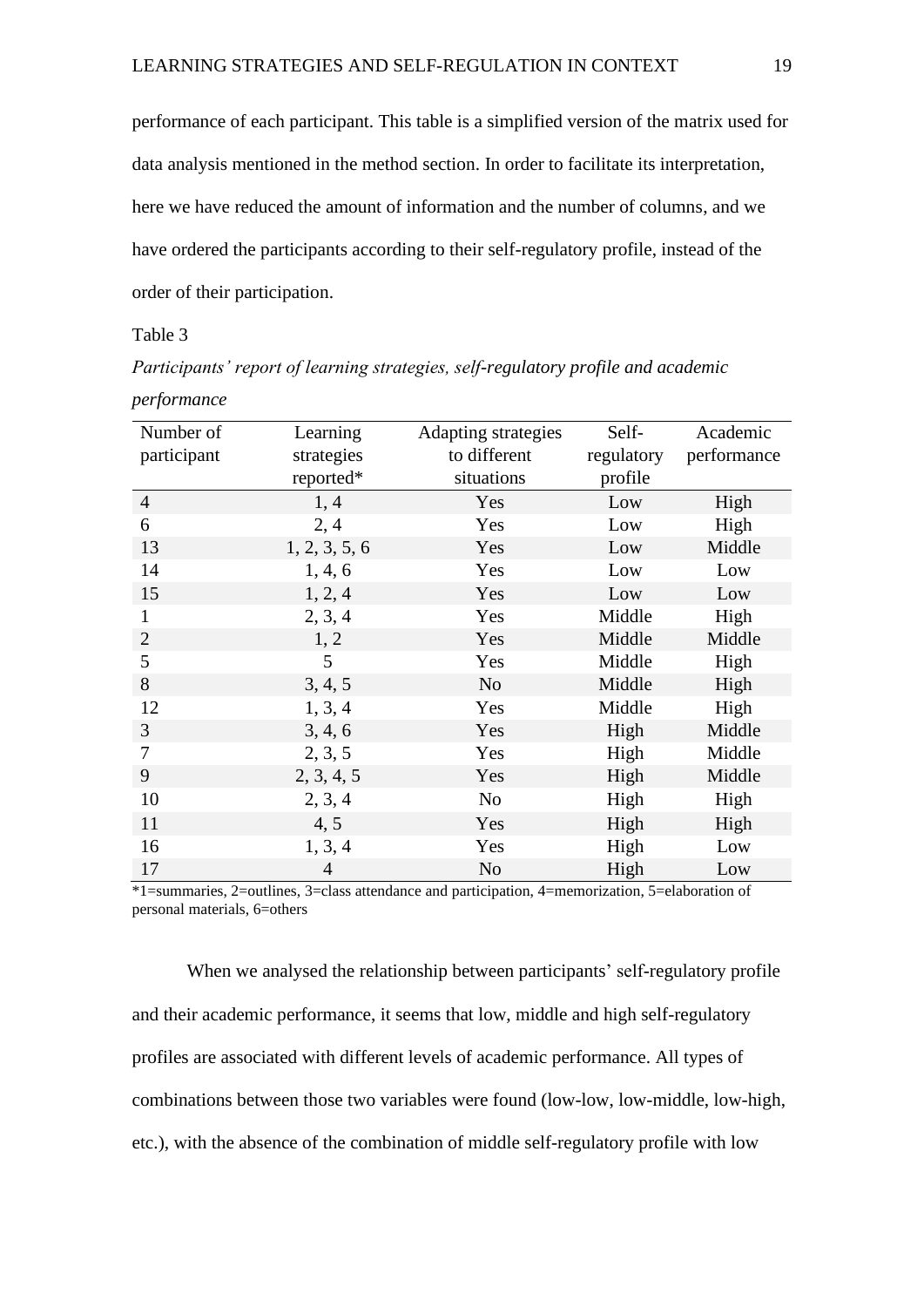academic performance. In fact, a large proportion of participants with middle selfregulatory profiles were high performers (four out of five).

It is particularly interesting to direct attention to the cases whose profiles did not match expectations: a) participants 4 and 6, who had a low self-regulatory profile but achieved a high level of academic performance, and b) participants 16 and 17, who had high self-regulatory profiles but had a low academic performance. Participants 4 and 6 did not use sophisticated learning strategies but, according to their own view, they did exactly what was expected of them, and they considered themselves hard-workers. For instance, participant 4 commented:

> I think that I am a good student. I try hard, you know? (…) I like to do my best and do things right, because I think it's important for the future. Even if I have to do something that I don't like… I put up with it and I do it the right way.

> > Sonia, Sports Sciences, 3rd year

On the contrary, participants 16 and 17 scored high in the self-regulatory profile, but they had low academic performance, they reported basic learning strategies and reported that they had problems in organizing their academic tasks. On this point, participant 16 commented:

> I think I'm going to make it [to pass all the courses], but I think that this year, more than before, I need to organize my work better.

> > Emilio, Sports Sciences, 3rd year

As reported in Table 3, there were students with middle and high performance that reported using both complex and basic learning strategies (considering not only the strategies they reported but also how they used them). However, in the case of students with low academic performance, all of them reported problems organizing their study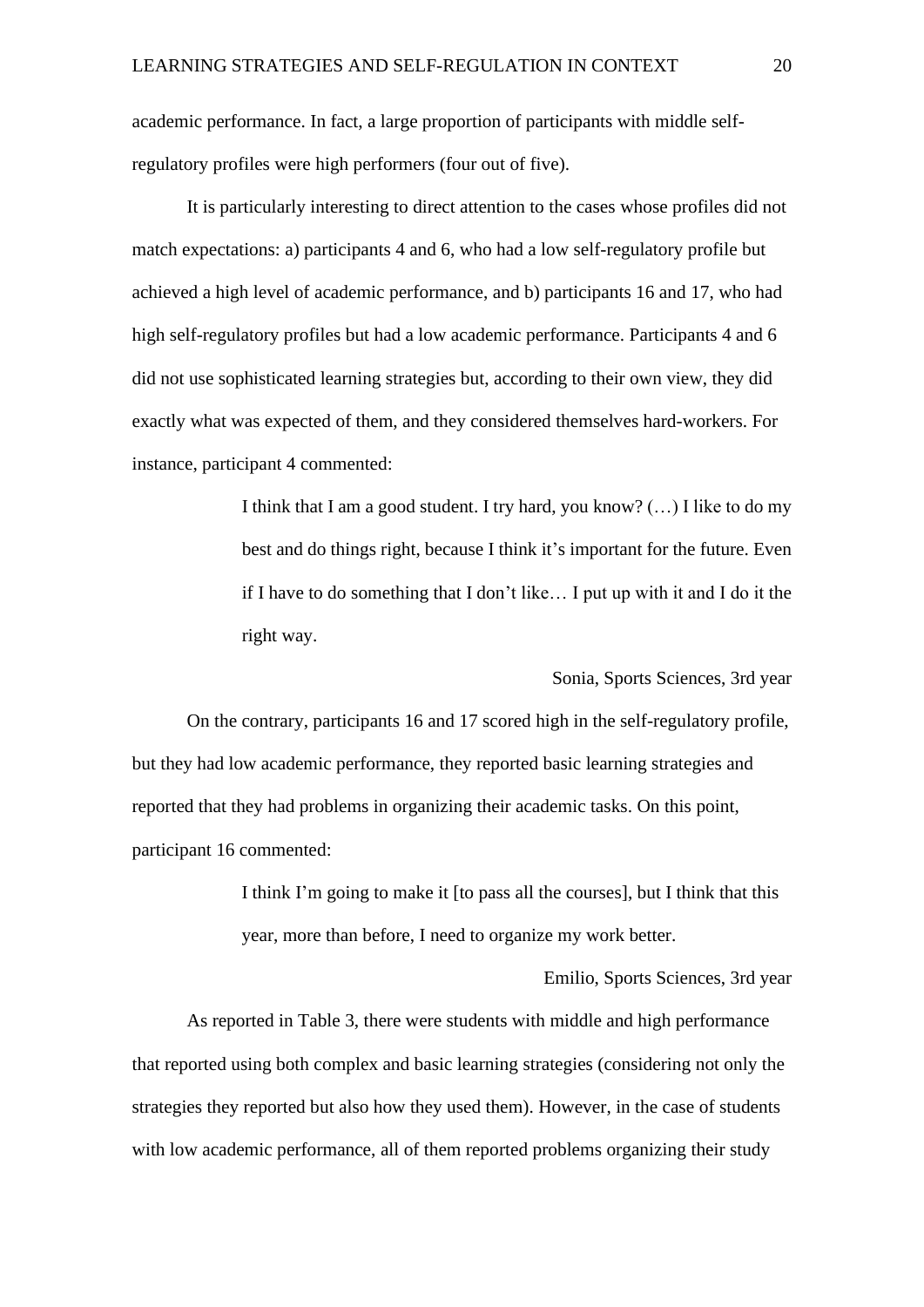time and having doubts about the quality of their learning strategies. As a critical point, they had limited knowledge of learning strategies, at least on how to use them effectively. They had a strong tendency to memorize all learning materials and, as previously reported, they used learning strategies such as summaries in an ineffective way. Additionally, they did not manage their time of study properly, and also have difficulties in goal setting and strategic planning. An interesting example is a student explanation of how he studied Statistics. Instead of following the logic inherent in the subject (e.g., you need to master the concept of mean if you want to understand the concepts of variance and standard deviation), first he studied the shortest units, and then the longest, and many times he was not able to cover all the contents.

In sum, regarding the relationship between self-regulation, academic performance and learning strategies, we did not find a unique pattern because students' scores in self-regulation and academic performance and their uses of learning strategies were highly variable and not always consistent. The only consistent patterns were that students with low academic performance in all cases reported difficulties in managing their study, and they did not have a clear and coherent use of learning strategies, and students with middle SRL profiles were mostly high achievers.

#### **Discussion**

The aim of this study was to analyse the decisions higher education students make about their use of learning strategies in the context of specific courses in Psychology and Sports Sciences. Next, we discuss each research question separately, and then we will present some limitations and general conclusions and implications.

Our RQ1 explored the type of learning strategies reported by the students. In accordance with other studies (Coertjens et al. 2017; Rovers et al. 2018), our participants frequently reported the use of basic elaboration and organization strategies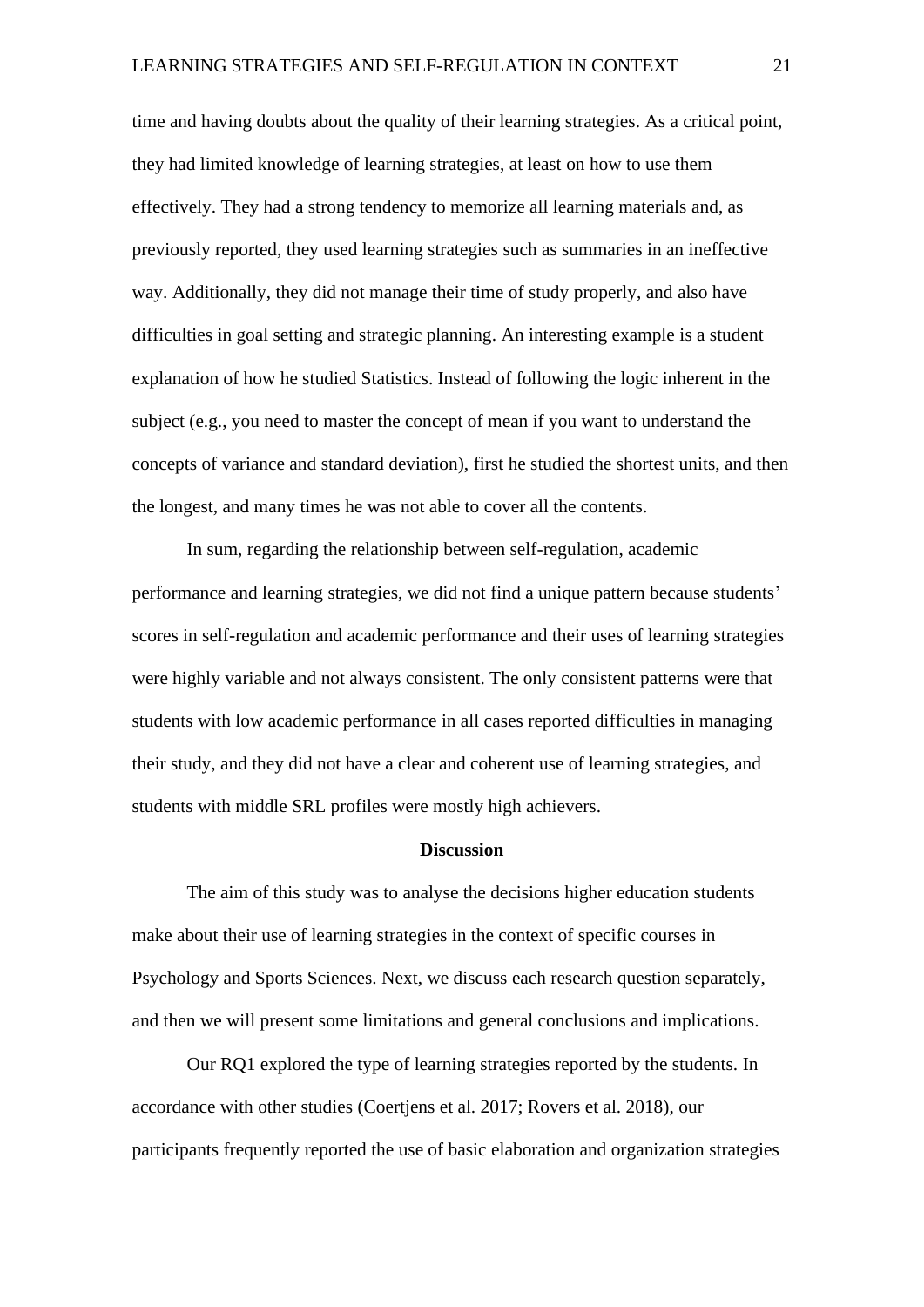like summarizing and making outlines, and they relied heavily on rehearsal techniques – memorizing – (Weinstein et al. 2011). There is then a tendency to use information processing techniques more than elaborated regulatory strategies. Other strategies, like searching contents in other sources and discussing contents with classmates, were reported by fewer participants. It is important to note that students used similar terms to define their learning strategies, but this does not mean that they performed the same operations. In the results section, we compared how differently two participants reported their elaboration of summaries. This result suggests that to understand the use of learning strategies, we must gather additional information about the specific regulatory processes followed by the students.

Additionally, a remarkable number of participants included class attendance and participation as a crucial learning strategy. Although teachers and researchers might take it for granted, class attendance was so relevant for the participants because the teachers' explanation helped them to assimilate and discriminate the level of importance of the learning content. Some participants also emphasized that during the class, they could elaborate personal materials, including comments, thoughts and reflections connected to the discussions arising there. These students' perceptions are consistent with a positive association between class attendance and academic performance in higher education (Credé, Roch, and Kieszczynka 2010). Whereas absenteeism may lead to cramming for exams, students attending classes have the benefits of varied contact with class materials and the time for distributed skill practice and content assimilation (Credé et al. 2010).

Regarding RQ2, we analysed the adaptability of students' learning strategies. In our study, most participants adapted their strategies to different instructional contexts and learning situations, while a minority reported always using the same learning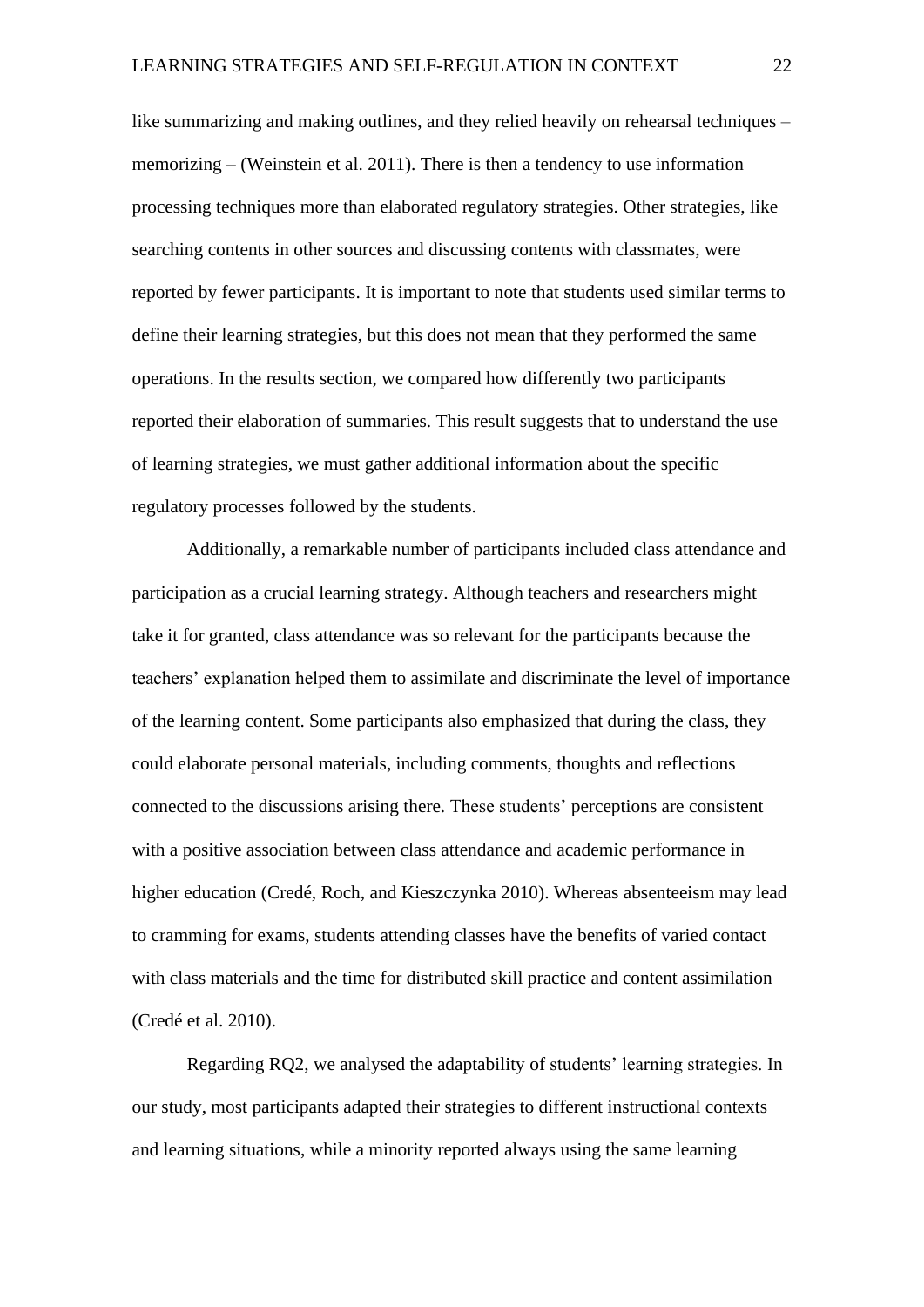strategies. For those participants who adapted their strategies, as well as considering the type and quantity of contents, the role of assessment activities was crucial. In general, they informed spending less time and using a more surface approach with multiplechoice exams – which was the most frequent type of exam – than with any kind of open question exams. As argued by other researchers, multiple-choice may lead students to favour short-term retention and not much critical thinking (Credé and Phillips 2011; Rovers et al. 2018). This result is consistent with the idea that assessment activities strongly influence the approach to learning ( Angelo and Cross, 1993; Brown 2018; Panadero et al. 2019). This is a crucial reflection that can be extracted from our study: exploring learning strategies in isolation from the instructional context, especially from the type of assessment students undergo, misses a large part of the picture. Students adapt their strategies to how they are assessed, and therefore we need to, at least, account for the type of assessment the participants are experiencing.

A few participants reported that the challenge of adapting to the university environment required a change in their learning strategies, once they realized following their first examination period that they did not pass many courses. Furthermore, a growing body of research is focusing on the transition from secondary to higher education due to the fact that, if students do not adapt successfully to the major changes of this stage, they can obtain poor outcomes and may even abandon their studies (Coertjens et al. 2017; Noyes, Donche, Coertjens, and Van Petegem, 2017). Our results indicate that the knowledge and use of learning strategies was one of the main areas where students experiencing transition problems tried to change and improve.

Nonetheless, not all the participants adapted their strategies to different external and internal determinants. A few participants always used the same strategies, but their reasons differed. On the one hand, a participant with low performance reported a lack of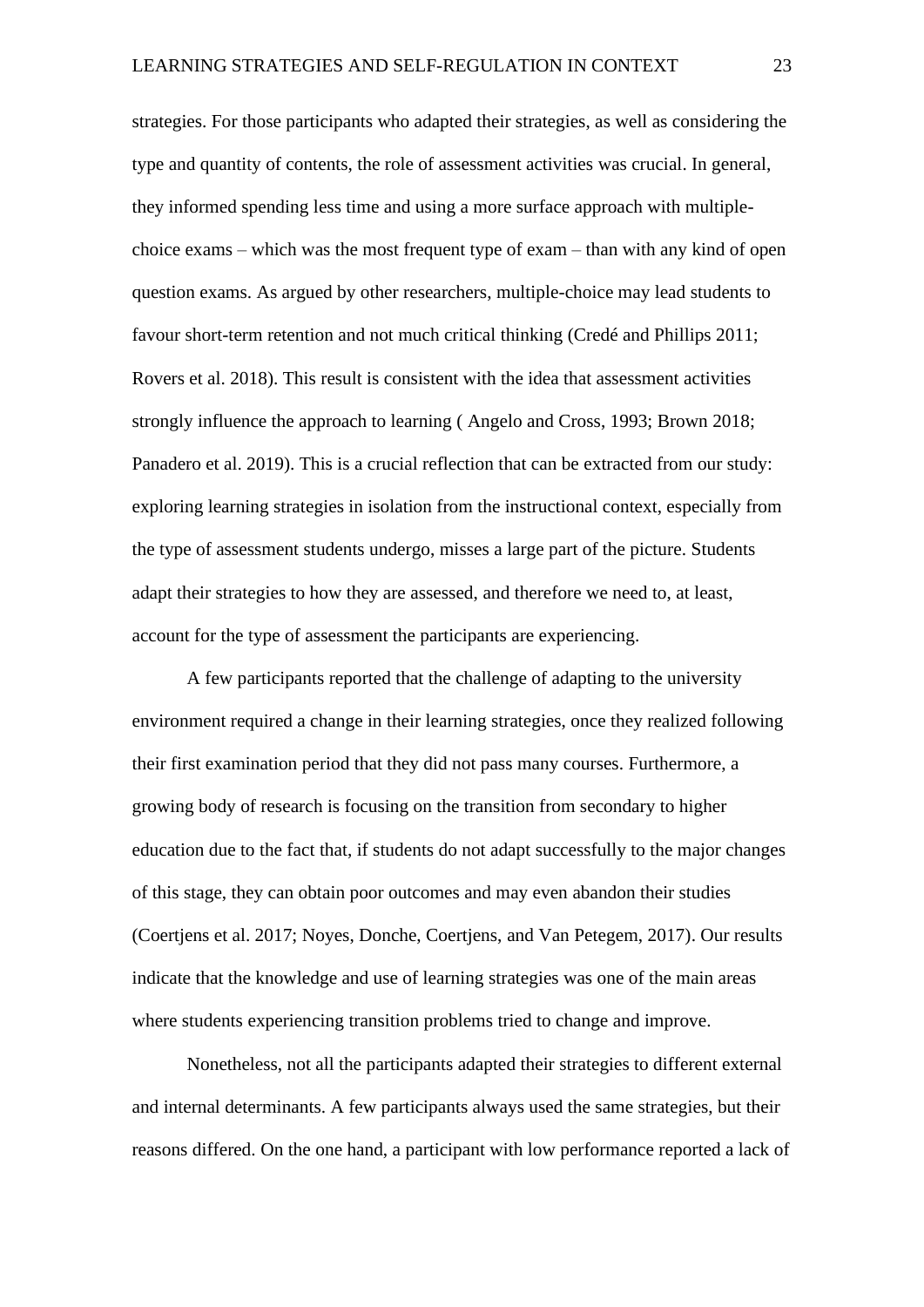knowledge of learning strategies. On the other hand, the other participants had found effective strategies that "worked for them". In this sense, we must also acknowledge that learning strategies' suitability also depends on personal criteria of how useful those strategies are in specific learning situations (Weinstein et al. 2011).

Finally, our RQ3 dealt with the analysis of patterns in relation to learning strategies, SRL profile and academic performance. There was no unique pattern of relationship between SRL profiles and learning strategies and our results still reflect the complexity of the relationship between them (Credé and Phillips 2011). Our results indicated that all the participants with low academic performance reported having problems organizing their study and had generally limited knowledge of learning strategies. This is similar to the conclusions of other studies (Sorić and Palekčić 2009; Valle et al. 2009) that not all learning strategies have similar effects on academic performance: the capacity to organize and structure materials, as well as time management skills, seem to be better predictors of academic performance. In addition, recent quantitative research on language strategy use and language performance proposes and evaluates a complex model called *Island Ridge Curve* that can be related to the patterns found in our study (Cai 2019; Cai and Kunnan 2020). Top performers can achieve good results without using elaborated strategies and, therefore, they are not always willing to deploy energy-consuming cognitive and metacognitive strategies (Cai and Kunnan 2020). This could partially explain the variety of SRL profiles and learning strategies used by high performers. By contrast, middle SRL profiles could gain more benefits in their academic performance from deploying self-regulatory and learning strategies as they may have less prior knowledge and cognitive structures to anchor new knowledge.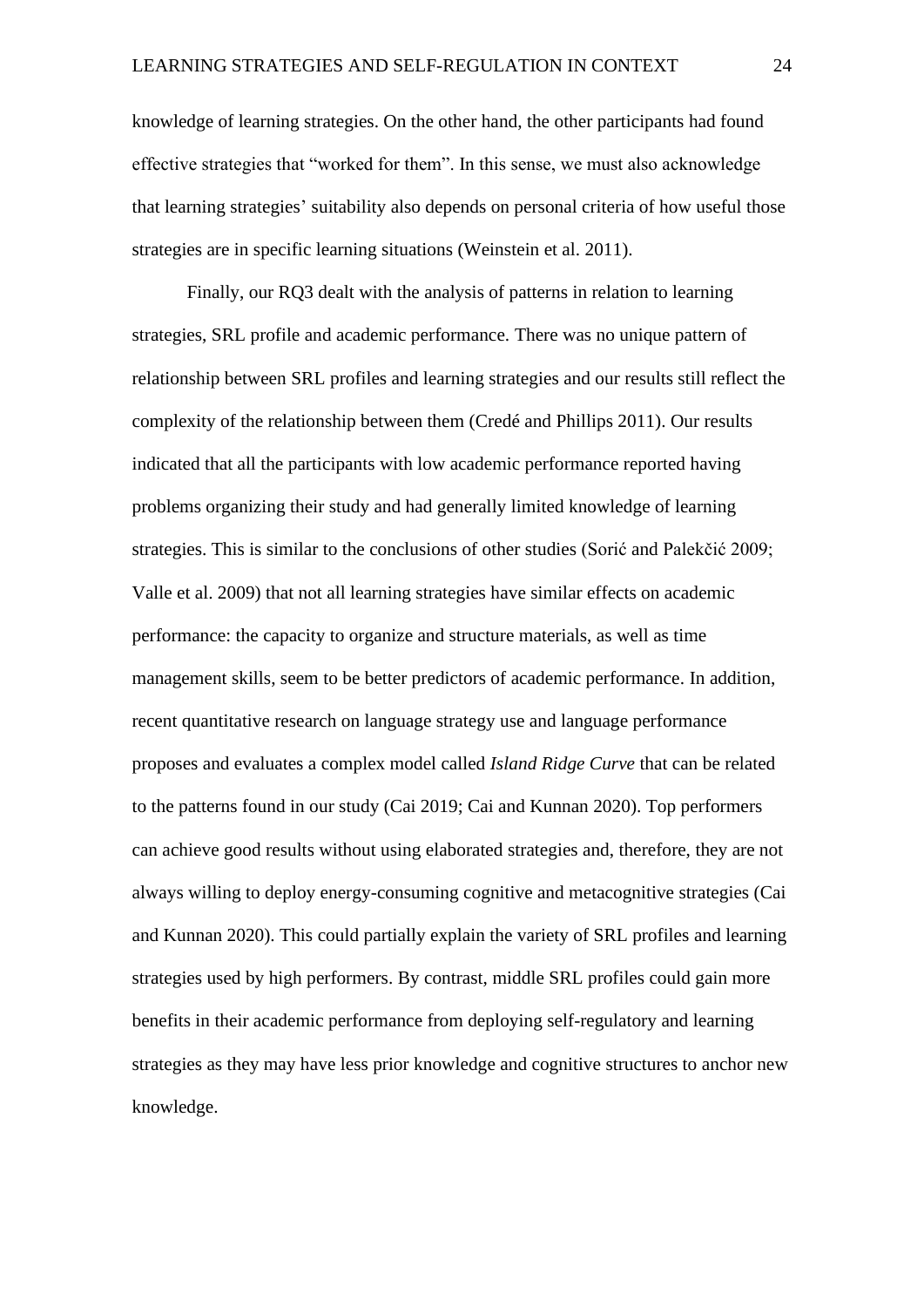There are limitations of this study that must be considered. First, we interviewed the students only once. It would have been interesting to perform a follow-up, especially with those participants showing low academic performance and lack of organization skills. Second, we only collected off-line data about learning strategies ( Panadero et al. 2016; Veenman 2017). Future qualitative studies should collect and analyse, for instance, in-class and after-class note-taking materials elaborated by the students (Chen 2019), design a short and specific learning task or use thinking aloud protocols. The complementary use of quantitative measures with larger samples and in-depth qualitative analysis could provide a better perspective of the phenomena studied here.

#### **Educational implications**

This study provides practical and theoretical implications for teachers and researchers about learning strategies for higher education. As we have discussed, an essential moderator of the adaptability of students' learning strategies is the kind of assessment activities that teachers use, as students adapt their strategies to task demands (Authors 2019; Broekkamp and Van Hout-Wolters 2007). It is true that higher education students strongly rely on what educational psychologists have called surface learning strategies, that are not so effective for long-term learning and learning transference (Rovers et al. 2018). However, they do so partially because teachers do not create optimal assessment conditions that require them to use more critical thinking approaches and in-depth strategies. Many participants in our study did not use deep learning strategies, but still obtained high grades and passed all the courses. Using assessment activities that activate higher cognitive processing would imply that students have to use more advanced learning strategies to respond to those higher cognitive demands (Angelo and Cross 1993).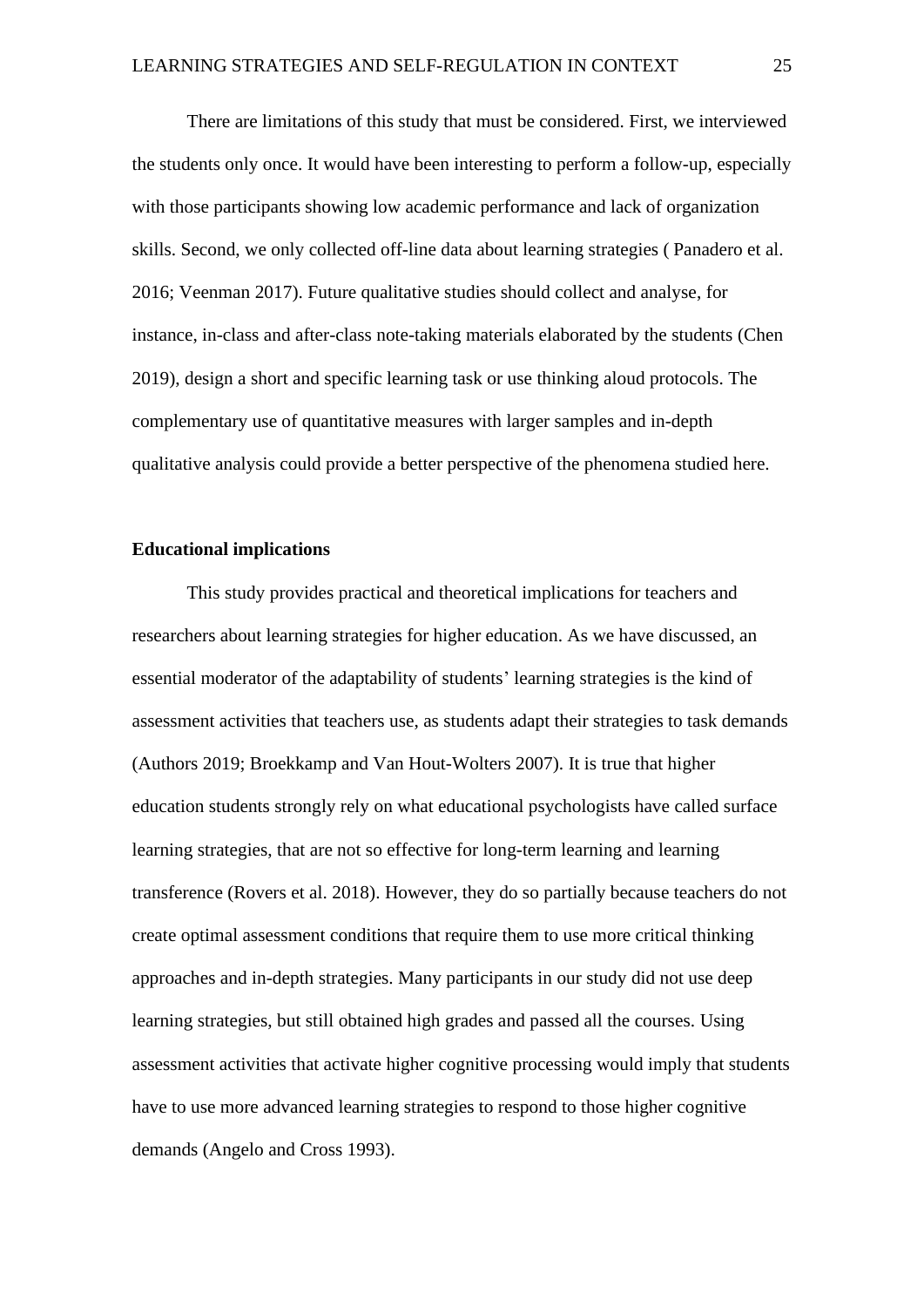Additionally, students demand more tools to organize and assimilate their courses. This is especially relevant for students with low academic performance and those that face difficulties in adapting to the university environment. Teaching learning strategies is more effective when it is accompanied by training in motivational and metacognitive strategies (Hattie, Biggs, and Purdie 1996). Therefore, we should provide learning strategies training for students that covers declarative, procedural and conditional knowledge; i.e., they should be trained to learn the possibilities of the different strategies, how to use them and when (Valle et al. 2009; Weinstein et al. 2011). With this kind of intervention, we would help them to self-regulate their learning and adapt their learning strategies to internal and external characteristics of study tasks.

As a conclusion, the results of our study emphasize that learning strategies must be understood in relation to the instructional context and the characteristics of the students. We have offered some suggestions for analysing the relationship between learning strategies, self-regulating skills and academic performance, and we present ideas to improve the study and training of learning strategies.

### **References**

- Alonso-Tapia, J., Panadero, E., & Díaz Ruiz, M. A. (2014). Development and validity of the emotion and motivation self-regulation questionnaire (EMSR-Q). *The Spanish Journal of Psychology 17, E55*. https://doi. org/10.1017/sjp.2014.41
- Angelo, T. A., & Cross, K. P. (1993). *Classroom assessment techniques: A handbook for college teachers*. San Francisco: Jossey-Bass.

Bazeley, P. (2013). *Qualitative data analysis. Practical strategies*. London: Sage.

Boud, D., & Falchikov, N. (2006). Aligning assessment with long-term learning. *Assessment and Evaluation in Higher Education*, *31*(4), 399–413. Doi: 10.1080/02602930600679050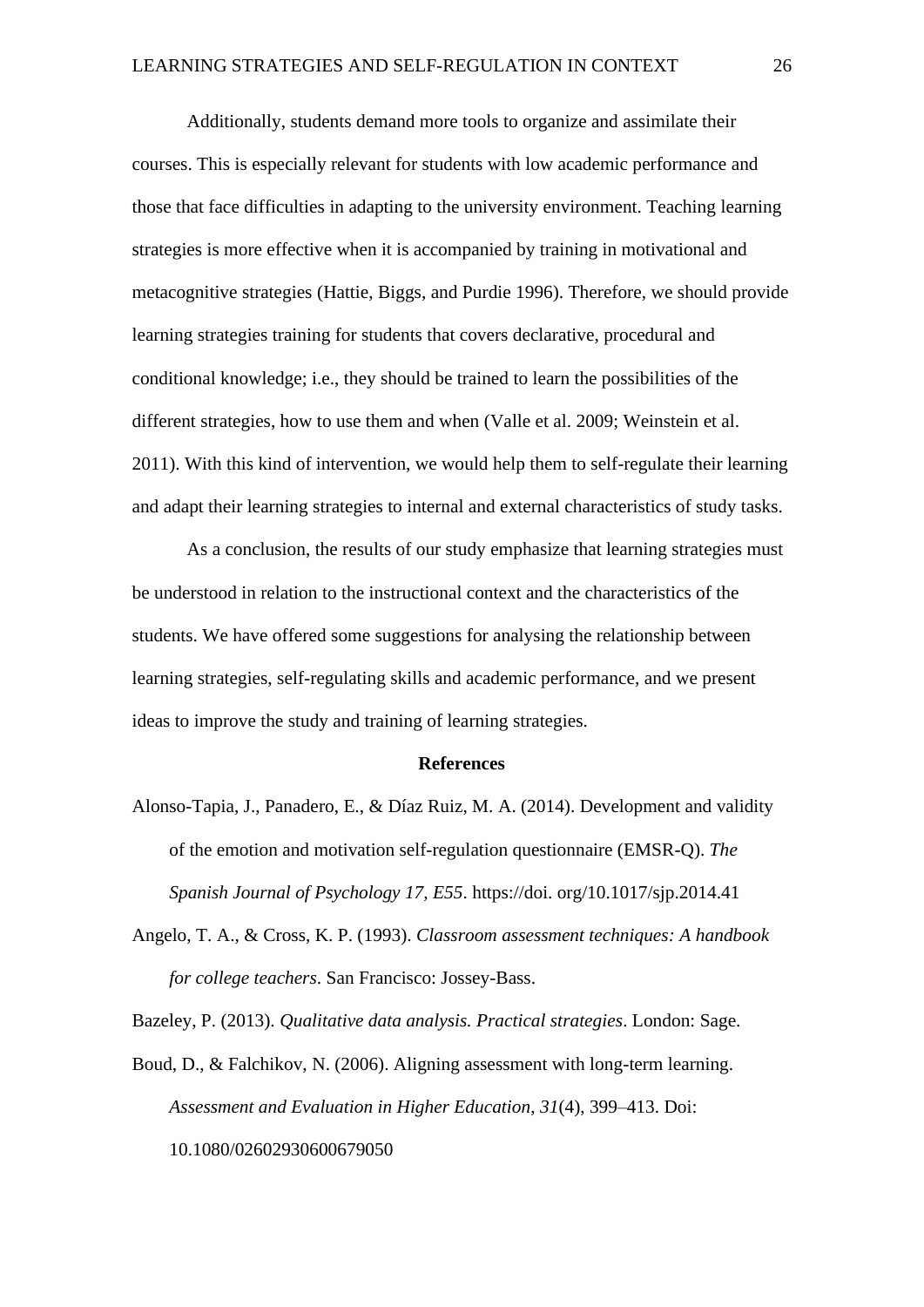Broekkamp, H., & Van Hout-Wolters, B. H. A. M. (2007). Students' adaptation of study strategies when preparing for classroom tests. *Educational Psychology Review*, *19*, 401–428. https://doi.org/10.1007/s10648-006-9025-0

Brown, G. (2018). *Assessment of student achievement*. New York: Routledge.

- Cai, Y. (2019). Moving from both ends towards the middle: The fluctuation of strategy use by Hong Kong secondary students across three years. Paper presented to Australian Association for Research in Education (AARE) Conference 2019, December 1-5, 2019, Brisbane, Australia.
- Cai, Y., & Kunnan, A. J. (2020). Mapping the fluctuating effect of strategy use ability on English reading performance for nursing students: A multi-layered moderation analysis approach. *Language Testing, 37*(2), 280-304. https://doi.org/10.1177/0265532219893384
- Chen, P. H. (2019). In-class and after-class lecture note-taking strategies. *Active Learning in Higher Education*, 1–16. https://doi.org/10.1177/1469787419893490
- Coertjens, L., Brahm, T., Trautwein, C., & Lindblom-Ylänne, S. (2017). Students' transition into higher education from an international perspective. *Higher Education*, *73*(3), 357–369. https://doi.org/10.1007/s10734-016-0092-y
- Coertjens, L., Donche, V., De Maeyer, S., van Daal, T., & Van Petegem, P. (2017). The growth trend in learning strategies during the transition from secondary to higher education in Flanders. *Higher Education*, *73*(3), 499–518. https://doi.org/10.1007/s10734-016-0093-x
- Coertjens, L., Van Daal, T., Van Petegem, P., Donche, V., & De Maeyer, S. (2013). Differential use of learning strategies in first-year higher education: The impact of personality, academic motivation, and teaching strategies. *British Journal of Educational Psychology*, *83*(2), 238–251. https://doi.org/10.1111/bjep.12016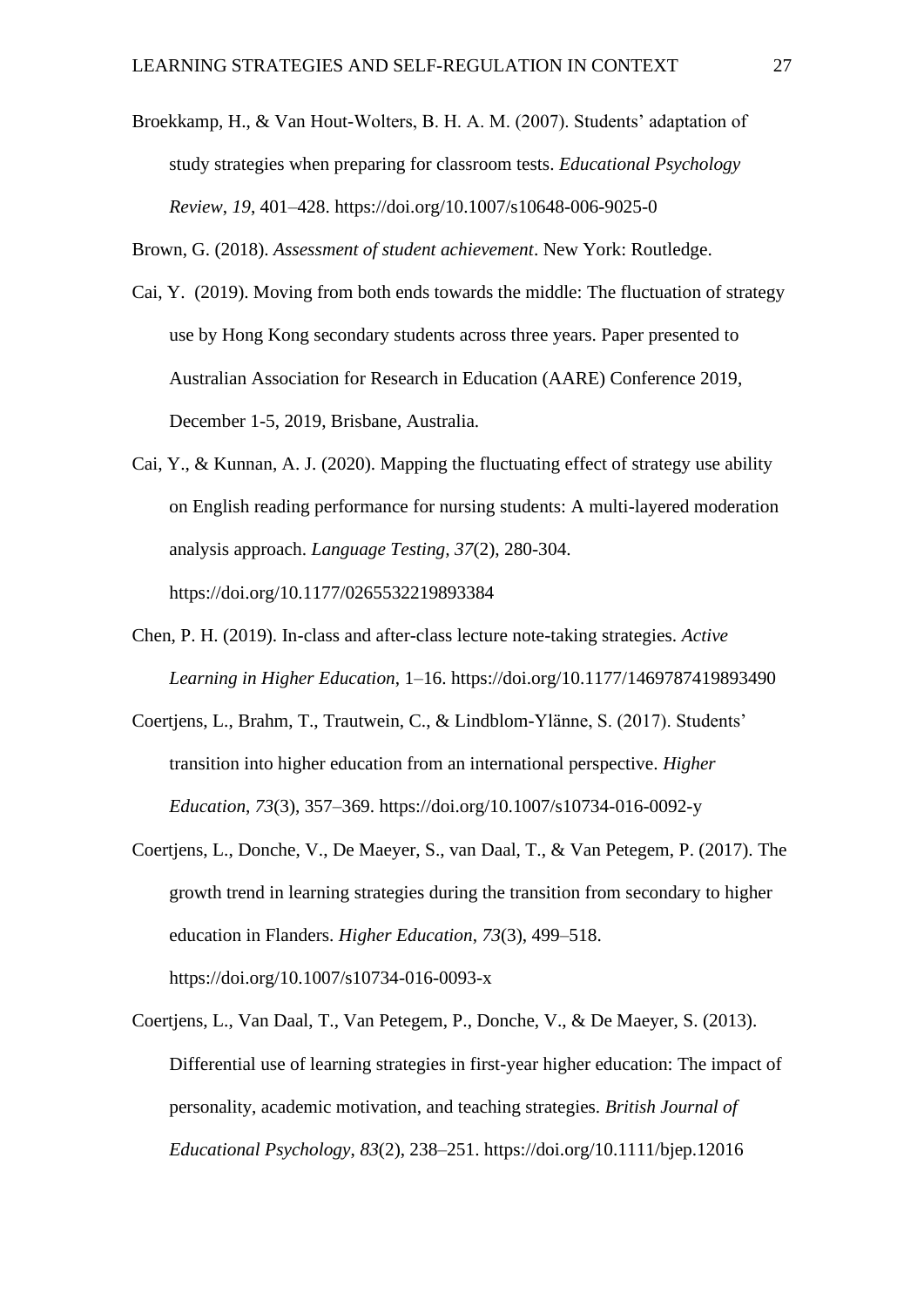- Credé, M., & Phillips, L. A. (2011). A meta-analytic review of the Motivated Strategies for Learning Questionnaire. *Learning and Individual Differences*, *21*(4), 337–346. https://doi.org/10.1016/J.LINDIF.2011.03.002
- Credé, M., Roch, S. G., & Kieszczynka, U. M. (2010). Class Attendance in College. *Review of Educational Research*, *80*(2), 272–295. https://doi.org/10.3102/0034654310362998
- Creswell, J. W., & Creswell, J. D. (2017). *Research design. Qualitative, quantitative and mixed method approaches* (5th ed.). Thousand Oaks, California: Sage.
- Dignath, C., & Büttner, G. (2008). Components of fostering self-regulated learning among students. A meta-analysis on intervention studies at primary and secondary school level. *Metacognition and Learning*, *3*(3), 231–264. https://doi.org/10.1007/s11409-008-9029-x
- Dignath, C., Büttner, G., & Langfeldt, H. P. (2008). How can primary school students learn self-regulated learning strategies most effectively?. A meta-analysis on selfregulation training programmes. *Educational Research Review*, *3*(2), 101–129. https://doi.org/10.1016/j.edurev.2008.02.003
- Dinsmore, D. L., Alexander, P. A., & Loughlin, S. M. (2008). Focusing the Conceptual Lens on Metacognition, Self-regulation, and Self-regulated Learning. *Educational Psychology Review*, *20*(4), 391–409. https://doi.org/10.1007/s10648-008-9083-6
- Edwards, R., & Holland, J. (2013). *What is qualitative interviewing?* London: Bloomsbury.
- Hattie, J., Biggs, J., & Purdie, N. (1996). Effects of Learning Skills Interventions on Student Learning: A Meta-Analysis. *Review of Educational Research*, *66*(2), 99– 136. https://doi.org/10.3102/00346543066002099

Heikkilä, A., & Lonka, K. (2006). Studying in higher education: Students' approaches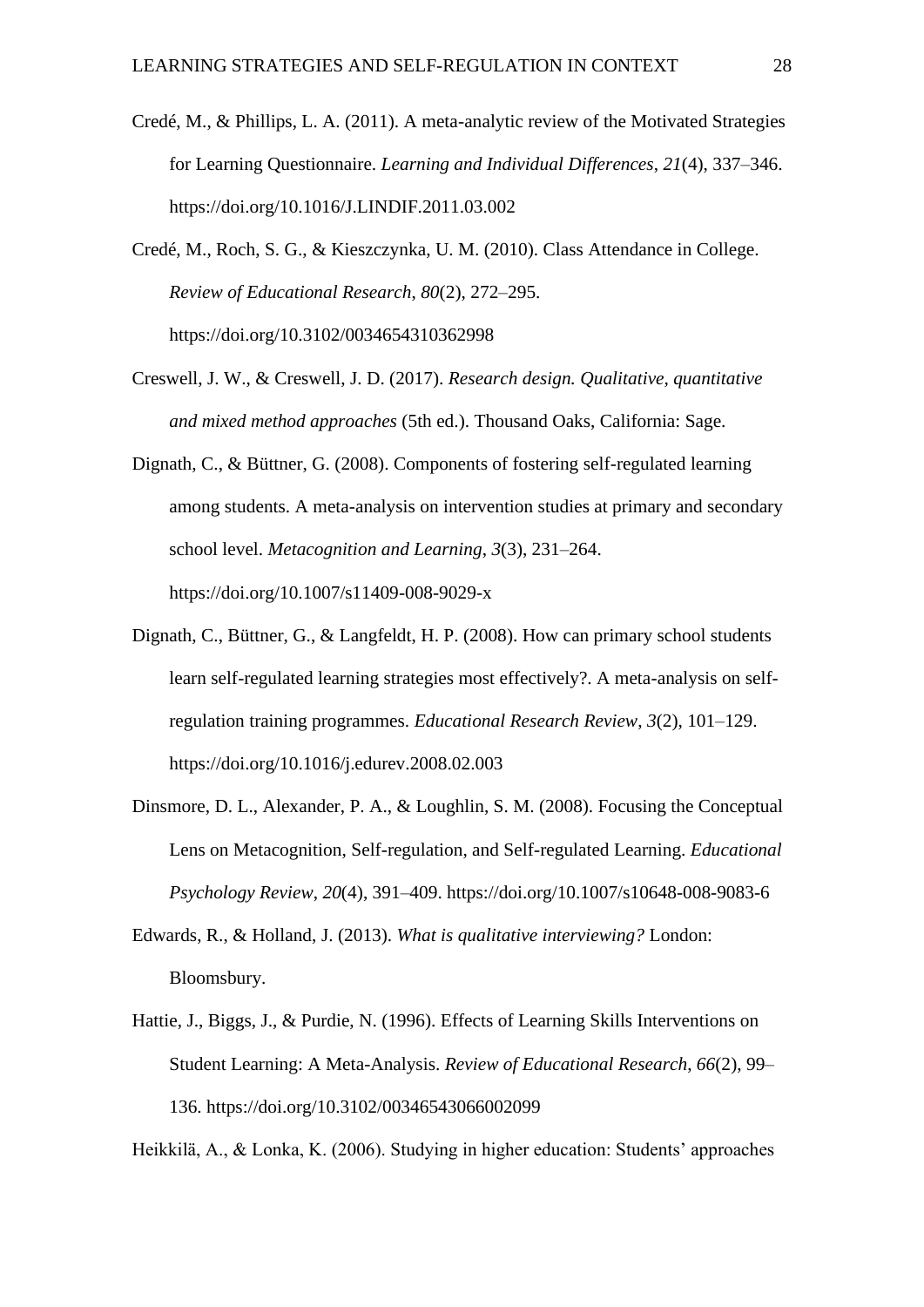to learning, self-regulation, and cognitive strategies. *Studies in Higher Education 31*(1), 99-117. https://doi.org/10.1080/03075070500392433

- Khiat, H. (2019). Using automated time management enablers to improve self-regulated learning. *Active Learning in Higher Education*, 1–13. https://doi.org/10.1177/1469787419866304
- Kikas, E., & Jõgi, A.L. (2016). Assessment of learning strategies: self-report questionnaire or learning task. *European Journal of Psychology of Education*, *31*(4), 579–593. https://doi.org/10.1007/s10212-015-0276-3
- Koivuniemi, M., Panadero, E., Malmberg, J., & Järvelä, S. (2017). Higher education students' learning challenges and regulatory skills in different learning situations / Desafíos de aprendizaje y habilidades de regulación en distintas situaciones de aprendizaje en estudiantes de educación superior. *Infancia y Aprendizaje*, *40*(1), 19–55. https://doi.org/10.1080/02103702.2016.1272874
- Kvale, S. (2007). *Managing quality in qualitative research (book 5 of the SAGE qualitative research kit)*. London: Sage.
- Lord, R. G., Diefendorff, J. M., Schmidt, A. M., & Hall, R. J. (2010). Self-Regulation at Work. *Annual Review of Psychology*, *61*(1), 543–568. https://doi.org/10.1146/annurev.psych.093008.100314
- Merriam, S. B. (2009). *Qualitative research: A guide to design and implementation*. *The Jossey Bass* (Vol. 2nd). San Francisco.

https://doi.org/10.1097/NCI.0b013e3181edd9b1

- Miles, M. B., Huberman, M., & Saldaña, J. (2014). *Qualitative Data Analysis* (3rd ed.). Thousand Oaks, California: Sage.
- Noyes, D., Donche, V., Coertjens, L., & Van Petegem, P. (2017). Transitions to higher education. Moving beyond quantity. In E. Kyndt, V. Donche, K. Trigwell, & S.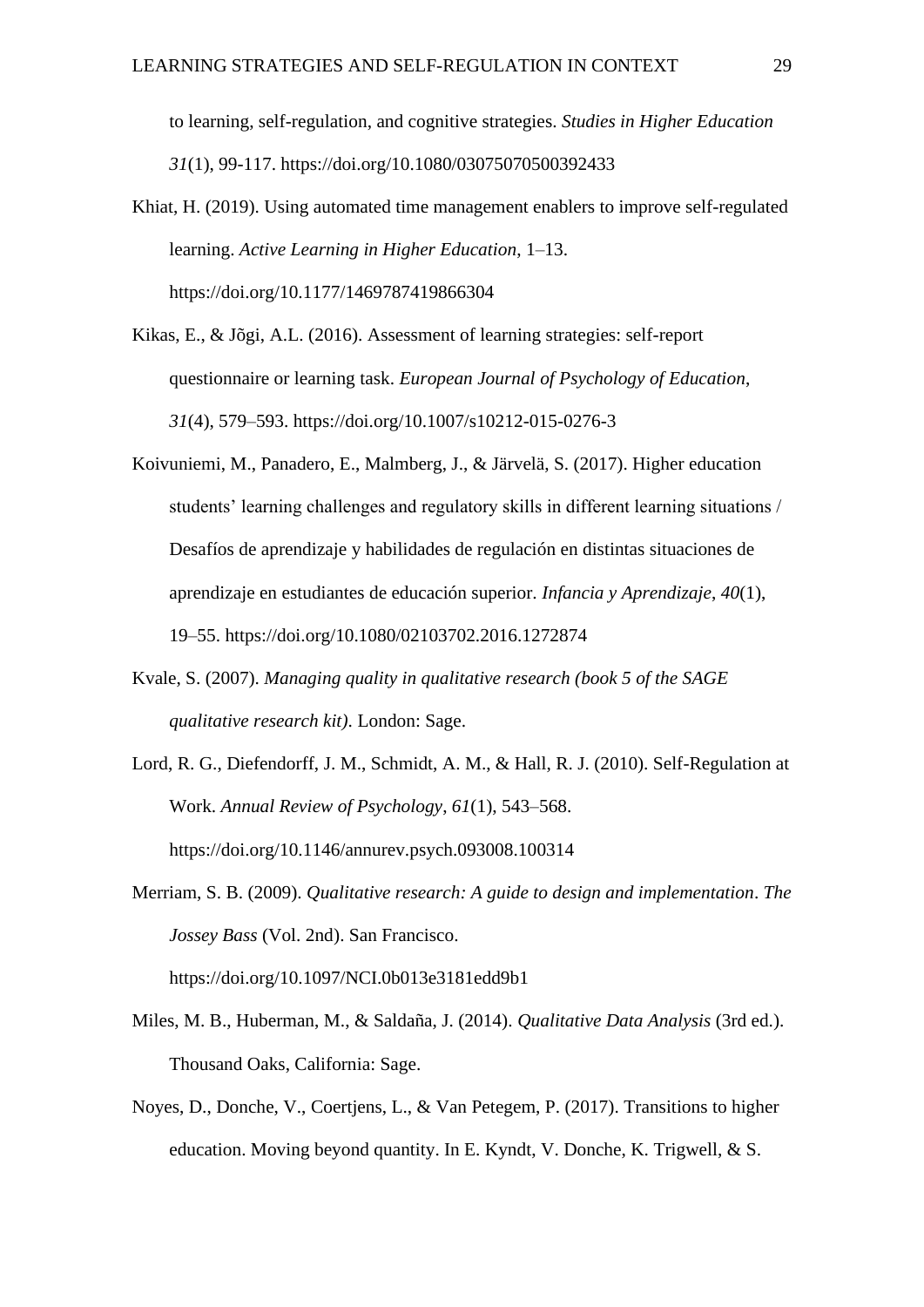Lindblom-Ylänne (Eds.), *Higher Education transitions. Theory and research* (pp. 3–12). New York: Routledge.

Panadero, E., & Alonso-Tapia, J. (2014). How do students self-regulate? Review of Zimmerman's cyclical model of self-regulated learning. *Anales de psicologia, 30(2)*, 450–462. https://doi.org/10.6018 /analesps.30.2.167221

Panadero, E., Klug, J., & Järvelä, S. (2016). Third wave of measurement in the selfregulated learning field: when measurement and intervention come hand in hand. *Scandinavian Journal of Educational Research, 60(6)*, 723–735. https://doi.org/10.1080/00313831.2015.1066436

- Panadero, E., Fraile, J., Fernández Ruiz, J., Castilla-Estévez, D., & Ruiz, M. A. (2019). Spanish university assessment practices: examination tradition with diversity by faculty. *Assessment & Evaluation in Higher Education, 44 (3)*:379–397. https://doi.org/10.1080/02602938.2018.1512553
- Pekrun, R. (2020). Self-Report is Indispensable to Assess Students' Learning. Frontline Learning Research, 8(3), 185 - 193. https://doi.org/10.14786/flr.v8i3.637

Richardson, M., Abraham, C., & Bond, R. (2012). Psychological correlates of university students' academic performance: A systematic review and metaanalysis. *Psychological Bulletin*, *138*(2), 353–387. https://doi.org/10.1037/a0026838

Rovers, S. F. E., Stalmeijer, R. E., van Merriënboer, J. J. G., Savelberg, H. H. C. M., & de Bruin, A. B. H. (2018). How and why do students use learning strategies? A mixed methods study on learning strategies and desirable difficulties with effective strategy users. *Frontiers in Psychology*, *9*. https://doi.org/10.3389/fpsyg.2018.02501

Rubin, H. J., & Rubin, I. S. (2012). *Qualitative interviewing: The art of hearing data*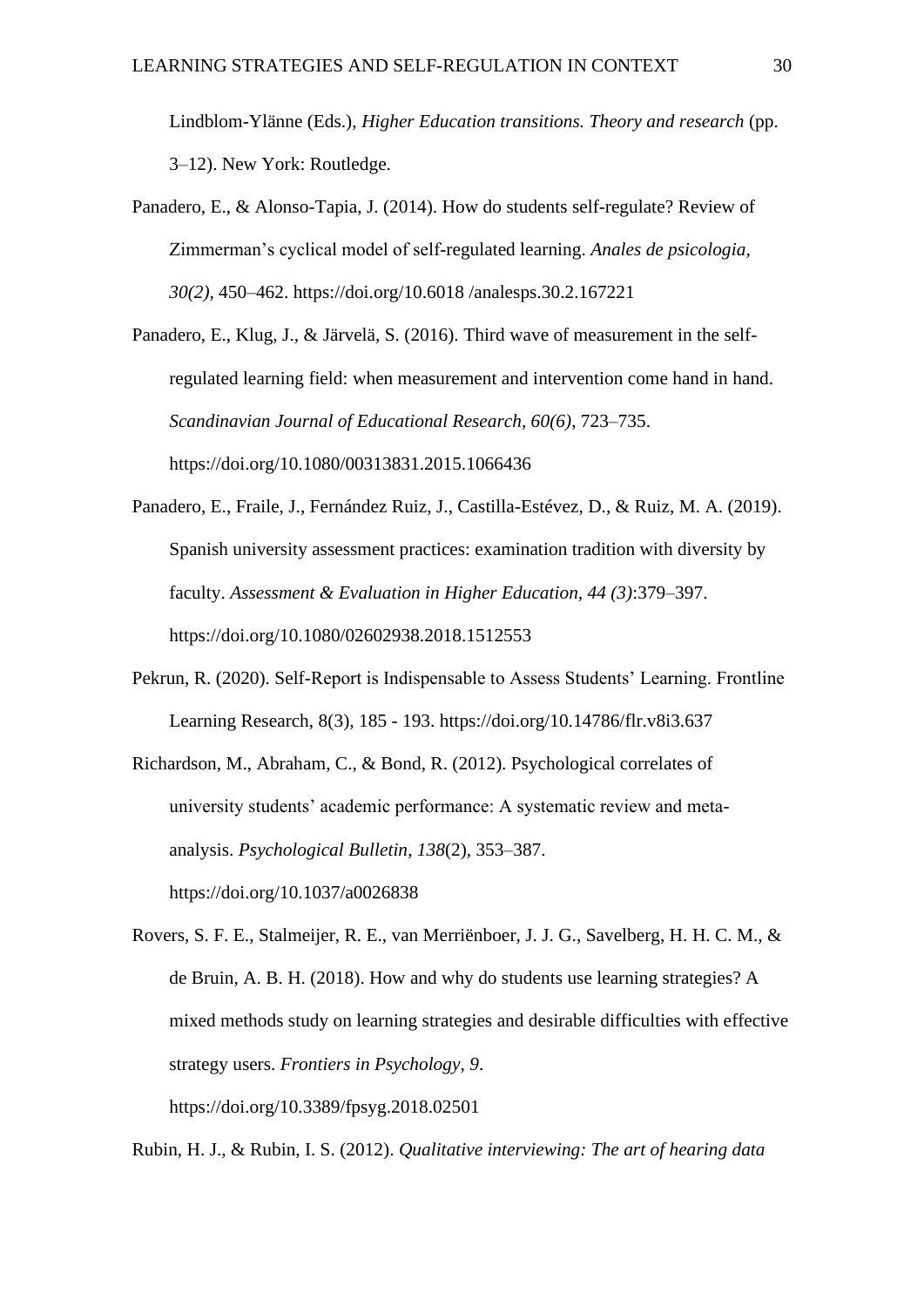(2nd ed.). Thousand Oaks, California: Sage.

- Schellings, G., & Van Hout-Wolters, B. (2011). Measuring strategy use with self-report instruments: theoretical and empirical considerations. *Metacognition and Learning*, *6*(2), 83–90. https://doi.org/10.1007/s11409-011-9081-9
- Sitzmann, T., & Ely, K. (2011). A meta-analysis of self-regulated learning in workrelated training and educational attainment: What we know and where we need to go. *Psychological Bulletin*, *137*(3), 421–442. https://doi.org/10.1037/a0022777
- Soderstrom, N. C., & Bjork, R. A. (2015). Learning Versus Performance. *Perspectives on Psychological Science*, *10*(2), 176–199.

https://doi.org/10.1177/1745691615569000

- Sorić, I., & Palekčić, M. (2009). The role of students' interests in self-regulated learning: The relationship between students' interests, learning strategies and causal attributions. *European Journal of Psychology of Education*, *24*(4), 545–565. https://doi.org/10.1007/BF03178767
- Valle, A., Rodríguez Martínez, S., González Cabanach, R., Núñez Pérez, J. C., & Rosário, P. (2009). Diferencias en rendimiento académico según los niveles de las estrategias cognitivas y las estrategias de autorregulación. *Summa Psicológica UST*, *6*(2), 31–42.
- Veenman, M. V. J. (2017). Learning to self-monitor and self-regulate. In R. E. Mayer & P. A. Alexander (Eds.), *Handbook of research on learning and instruction* (2nd ed., pp. 197–219). New York: Routledge.
- Weinstein, C. E., Acee, T. W., & Jung, J. (2011). Self-regulation and learning strategies. *New Directions for Teaching and Learning*, *126*, 45–53. https://doi.org/10.1002/tl.443

Yang, J., Schneller, C., & Roche, S. (2015). *The role of higher education in promoting*